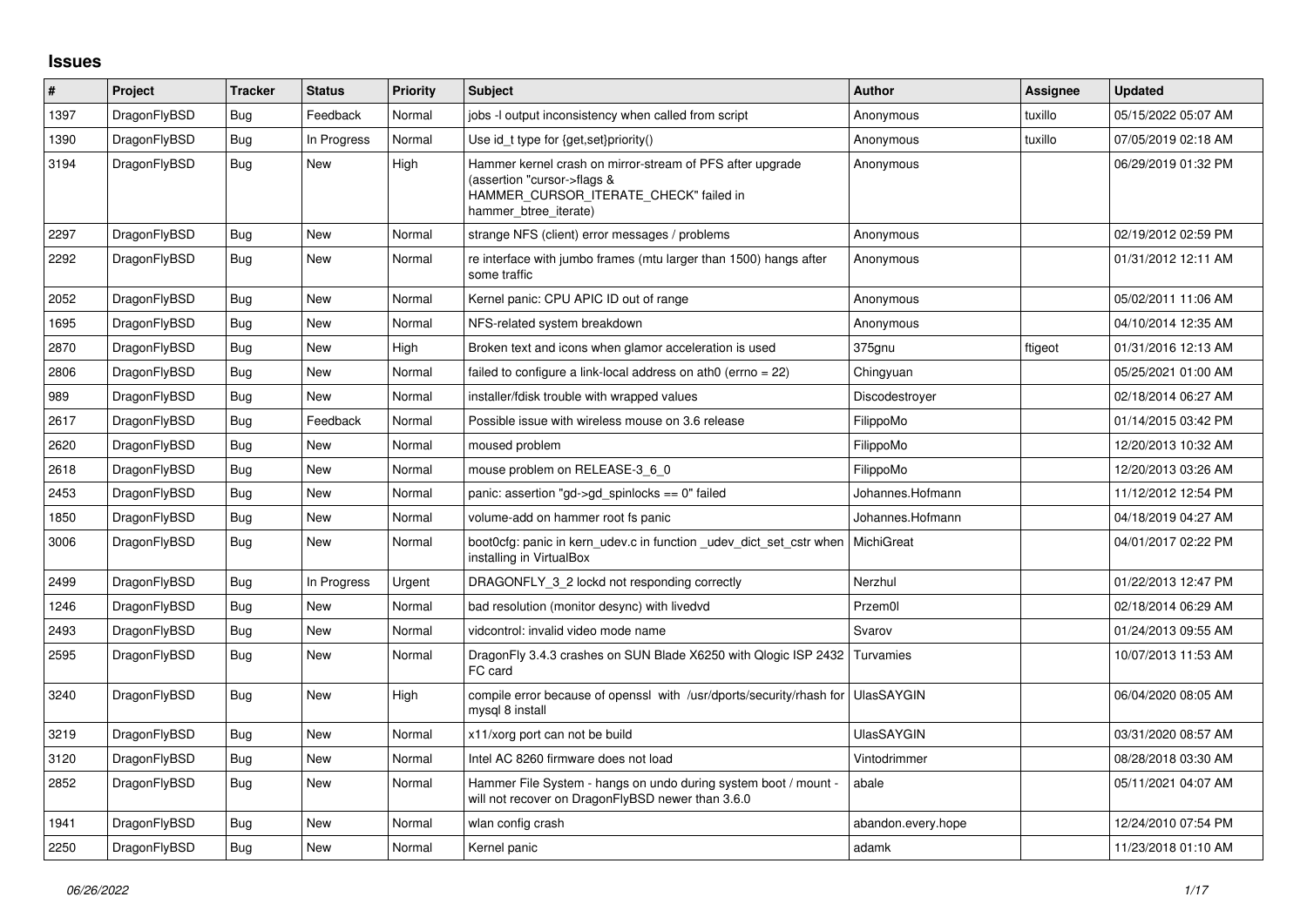| $\pmb{\#}$ | Project      | <b>Tracker</b> | <b>Status</b> | <b>Priority</b> | <b>Subject</b>                                                                                                               | Author             | Assignee | <b>Updated</b>      |
|------------|--------------|----------------|---------------|-----------------|------------------------------------------------------------------------------------------------------------------------------|--------------------|----------|---------------------|
| 3299       | DragonFlyBSD | <b>Bug</b>     | In Progress   | Normal          | DragonFlyBSD reports utterly wrong uptime (most of the time, right<br>after booting in)                                      | adrian             |          | 11/11/2021 01:43 PM |
| 3301       | DragonFlyBSD | <b>Bug</b>     | <b>New</b>    | Normal          | Gkrellm from the packages is not showing logged in users in main<br>window, logged in users always $== 0$                    | adrian             |          | 01/08/2022 04:24 AM |
| 3300       | DragonFlyBSD | Bug            | <b>New</b>    | Normal          | Running Xvnc from TigerVNC package through the INETD daemon<br>in TCP WAIT mode fails hard                                   | adrian             |          | 01/08/2022 04:25 AM |
| 2210       | DragonFlyBSD | Bug            | New           | Normal          | Bugtracker cannot assign default project for new users                                                                       | ahuete.devel       |          | 11/17/2011 11:30 AM |
| 1824       | DragonFlyBSD | Bug            | Feedback      | Normal          | kernel panic, x86, 2.7.3.859.ge5104                                                                                          | akirchhoff135014   |          | 03/10/2013 07:49 AM |
| 1921       | DragonFlyBSD | <b>Bug</b>     | In Progress   | Normal          | we miss mlockall                                                                                                             | alexh              | tuxillo  | 06/18/2022 04:08 AM |
| 1714       | DragonFlyBSD | <b>Bug</b>     | <b>New</b>    | Low             | hwpmc                                                                                                                        | alexh              | swildner | 08/18/2012 02:03 PM |
| 2520       | DragonFlyBSD | <b>Bug</b>     | New           | Normal          | panic: assertion "IS_SERIALIZED((ifp->if_serializer))" failed in<br>if default serialize assert at /usr/src/sys/net/if.c:437 | ano                |          | 03/09/2013 12:14 AM |
| 2329       | DragonFlyBSD | <b>Bug</b>     | <b>New</b>    | Normal          | ibm x3550 & acpi                                                                                                             | ano                |          | 06/03/2014 11:37 AM |
| 3311       | DragonFlyBSD | <b>Bug</b>     | New           | Low             | TrueCrypt support may cause kernel crash                                                                                     | arcade@b1t.name    |          | 04/29/2022 06:19 AM |
| 3278       | DragonFlyBSD | Bug            | <b>New</b>    | Normal          | Second screen image is distorted                                                                                             | arcade@b1t.name    |          | 07/10/2021 03:36 AM |
| 3209       | DragonFlyBSD | Bug            | New           | Normal          | svc has some minor bugs                                                                                                      | arcade@b1t.name    |          | 10/24/2019 09:08 AM |
| 2882       | DragonFlyBSD | <b>Bug</b>     | New           | Low             | bridge sends packets from individual interfaces                                                                              | arcade@b1t.name    |          | 01/09/2016 12:43 PM |
| 2878       | DragonFlyBSD | Bug            | New           | Low             | [fix] CCVER problem when using clang and cpu extensions<br>(intrinsics)                                                      | arcade@b1t.name    |          | 06/24/2016 04:25 AM |
| 2877       | DragonFlyBSD | Bug            | New           | Low             | sed fails when working with UTF-8 locale and non-UTF symbols                                                                 | arcade@b1t.name    |          | 12/30/2015 11:20 AM |
| 1148       | DragonFlyBSD | <b>Bug</b>     | In Progress   | Low             | BCM4311 wireless network adapter detected but not functional                                                                 | archimedes.gaviola |          | 05/11/2021 04:00 AM |
| 2107       | DragonFlyBSD | <b>Bug</b>     | New           | Normal          | 2.10.1 sata dvd drive issue                                                                                                  | ausppc             |          | 07/31/2011 08:41 PM |
| 331        | DragonFlyBSD | Bug            | In Progress   | Normal          | ftpsesame (aka Bridging S01E03)                                                                                              | bastyaelvtars      |          | 03/09/2013 12:28 PM |
| 3132       | DragonFlyBSD | <b>Bug</b>     | New           | Low             | unifdef mined                                                                                                                | bcallah            |          | 04/26/2018 08:34 PM |
| 1718       | DragonFlyBSD | <b>Bug</b>     | Feedback      | Normal          | IDE disk drive not detected by x86_64 2.6.1 Live CD                                                                          | bcox               |          | 11/27/2021 08:25 AM |
| 3284       | DragonFlyBSD | Bug            | <b>New</b>    | Normal          | Wrong towlower() result for U+038A                                                                                           | bhaible            |          | 07/10/2021 03:34 AM |
| 3283       | DragonFlyBSD | Bug            | New           | Normal          | mknodat() cannot create FIFOs                                                                                                | bhaible            |          | 07/10/2021 03:34 AM |
| 3282       | DragonFlyBSD | <b>Bug</b>     | <b>New</b>    | Normal          | unexpected errno value from fopen()                                                                                          | bhaible            |          | 07/10/2021 03:34 AM |
| 3281       | DragonFlyBSD | Bug            | New           | Normal          | Crash after leaving unattended for a while                                                                                   | bhaible            |          | 07/10/2021 03:32 AM |
| 1882       | DragonFlyBSD | <b>Bug</b>     | New           | LOW             | Idea for handling new USB vendor/device codes                                                                                | bmk                |          | 10/20/2010 12:15 PM |
| 3110       | DragonFlyBSD | <b>Bug</b>     | New           | Normal          | crash with ipfw3 under load                                                                                                  | bnegre82           |          | 12/09/2017 06:22 AM |
| 3101       | DragonFlyBSD | <b>Bug</b>     | New           | Low             | PFI CGI install not working in dragonflybsd 5.0.1 USB install                                                                | bnegre82           |          | 05/11/2021 04:14 AM |
| 1594       | DragonFlyBSD | Bug            | New           | Normal          | Kernel panic during boot from Live CD on Dell E6400                                                                          | bodie              |          | 05/11/2021 03:54 AM |
| 1521       | DragonFlyBSD | <b>Bug</b>     | Feedback      | Normal          | amd64 2.4 livecd won't mount root at boot                                                                                    | bolapara           |          | 01/28/2018 03:45 AM |
| 2115       | DragonFlyBSD | Bug            | New           | Normal          | [msk] system freeze after receive some paquet                                                                                | bsdsx              |          | 08/22/2011 10:22 AM |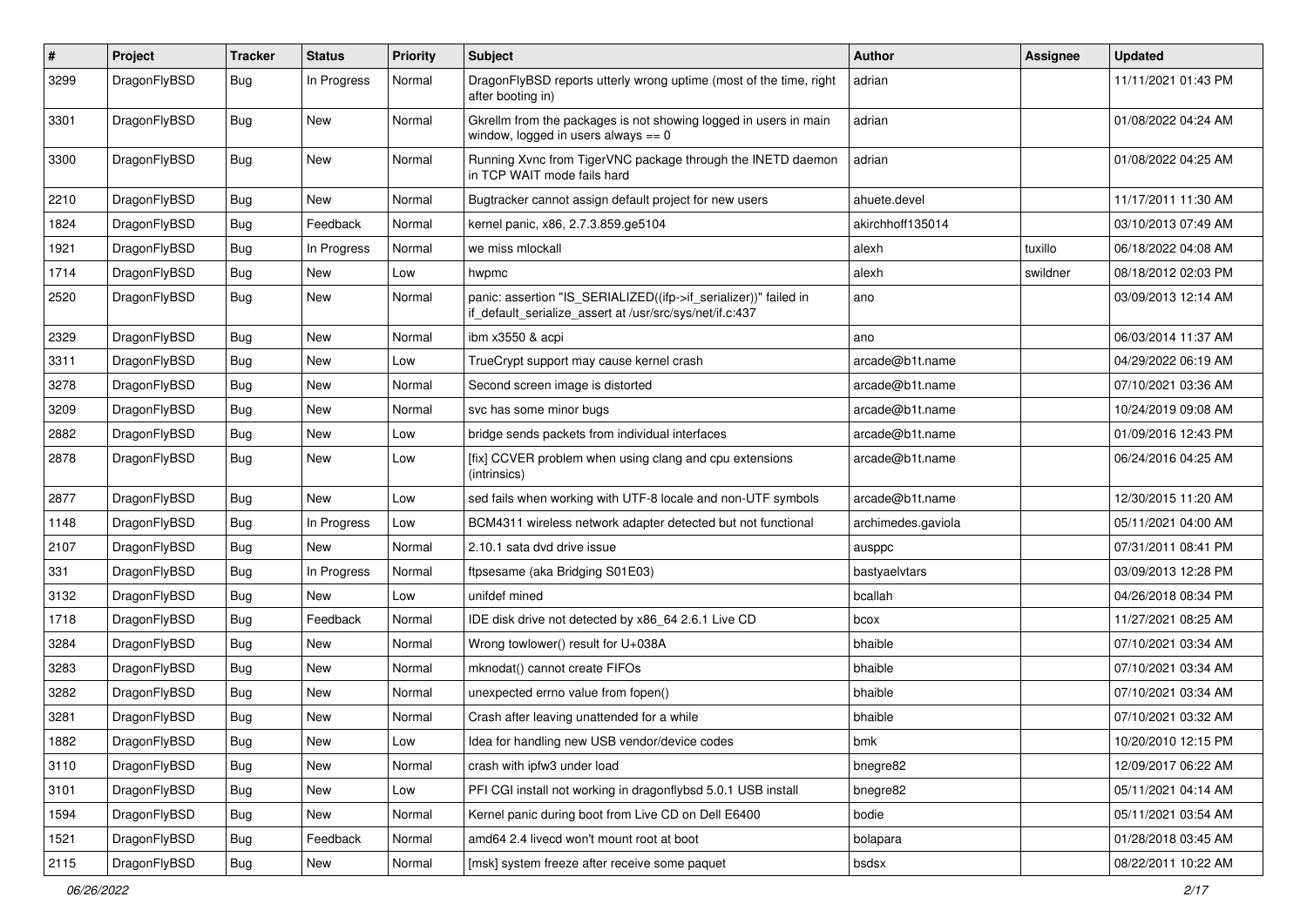| #    | Project      | <b>Tracker</b> | <b>Status</b> | <b>Priority</b> | <b>Subject</b>                                                                                                | <b>Author</b> | Assignee | <b>Updated</b>      |
|------|--------------|----------------|---------------|-----------------|---------------------------------------------------------------------------------------------------------------|---------------|----------|---------------------|
| 725  | DragonFlyBSD | <b>Bug</b>     | In Progress   | Low             | 'make distribution' fails w/'ro' /usr/obj                                                                     | c.turner      |          | 03/09/2013 01:01 PM |
| 2319 | DragonFlyBSD | <b>Bug</b>     | <b>New</b>    | Normal          | crypt/passwd forward compat                                                                                   | c.turner1     |          | 02/28/2012 12:39 PM |
| 2265 | DragonFlyBSD | <b>Bug</b>     | New           | Normal          | mbsrtowcs does not properly handle invalid mbstate t in ps                                                    | c.turner1     | swildner | 01/10/2012 07:56 PM |
| 1618 | DragonFlyBSD | Bug            | Feedback      | Normal          | collision for 'struct pmap' when using RPC and <sys user.h=""></sys>                                          | carenas       |          | 05/11/2021 04:05 AM |
| 3143 | DragonFlyBSD | <b>Bug</b>     | <b>New</b>    | Normal          | assertion "0" failed in hammer2_inode_xop_chain_sync                                                          | cbin          |          | 07/18/2018 12:50 PM |
| 2859 | DragonFlyBSD | Bug            | New           | Low             | Installer configuration menu always highlights "Select timezone", no<br>matter which step was last completed. | cgag          |          | 12/02/2015 01:54 PM |
| 2858 | DragonFlyBSD | <b>Bug</b>     | New           | Low             | Installer "Local or UTC" question should have "No" selected by<br>default.                                    | cgag          |          | 12/02/2015 01:18 PM |
| 3139 | DragonFlyBSD | Bug            | <b>New</b>    | Normal          | USB Mouse Does Not Work in DragonflyBSD guest on VirtualBox                                                   | chiguy1256    |          | 06/24/2018 10:14 PM |
| 3280 | DragonFlyBSD | <b>Bug</b>     | <b>New</b>    | Normal          | KMS console and i915(4) not working in 6.0                                                                    | cmusser       |          | 07/10/2021 03:35 AM |
| 2736 | DragonFlyBSD | Bug            | <b>New</b>    | High            | kernel panics on acpi timer probe function                                                                    | cnb           |          | 05/11/2021 03:55 AM |
| 2735 | DragonFlyBSD | <b>Bug</b>     | <b>New</b>    | Urgent          | iwn panics SYSSASSERT                                                                                         | cnb           |          | 05/11/2021 03:55 AM |
| 1481 | DragonFlyBSD | Bug            | Feedback      | Normal          | panic: assertion: kva_p(buf) in soopt_from_kbuf (after ipfw pipe<br>show, 2.2.1-R)                            | combiner      |          | 05/11/2021 04:01 AM |
| 1587 | DragonFlyBSD | <b>Bug</b>     | Feedback      | Normal          | can't gdb across fork                                                                                         | corecode      | tuxillo  | 05/11/2021 03:54 AM |
| 1287 | DragonFlyBSD | <b>Bug</b>     | Feedback      | Normal          | altq configuration doesn't work                                                                               | corecode      | tuxillo  | 05/11/2021 03:51 AM |
| 911  | DragonFlyBSD | <b>Bug</b>     | Feedback      | Normal          | kldload/kernel linker can exceed malloc reserve and panic system                                              | corecode      | tuxillo  | 05/11/2021 03:51 AM |
| 901  | DragonFlyBSD | <b>Bug</b>     | Feedback      | Normal          | route show needs to get data from all cpus                                                                    | corecode      | tuxillo  | 05/11/2021 03:50 AM |
| 847  | DragonFlyBSD | Bug            | Feedback      | Normal          | processes getting stuck on mount point                                                                        | corecode      | tuxillo  | 05/11/2021 03:50 AM |
| 1584 | DragonFlyBSD | <b>Bug</b>     | In Progress   | Normal          | can't use ssh from jail: debug1: read_passphrase: can't open<br>/dev/tty: Device busy                         | corecode      | tuxillo  | 05/11/2021 03:53 AM |
| 1583 | DragonFlyBSD | Bug            | In Progress   | Normal          | panic: assertion: cursor->trans->sync_lock_refs > 0 in<br>hammer_recover_cursor                               | corecode      | tuxillo  | 05/11/2021 03:53 AM |
| 1547 | DragonFlyBSD | <b>Bug</b>     | In Progress   | Normal          | disklabel64 automatic sizing                                                                                  | corecode      | tuxillo  | 05/11/2021 03:52 AM |
| 1528 | DragonFlyBSD | <b>Bug</b>     | In Progress   | Normal          | ktrace does not show proper return values for pipe(2)                                                         | corecode      | tuxillo  | 05/11/2021 03:52 AM |
| 1475 | DragonFlyBSD | <b>Bug</b>     | In Progress   | Normal          | kernel blocks with low memory and syscons setting a high res mode<br>/ scrollback                             | corecode      | tuxillo  | 05/11/2021 03:52 AM |
| 1469 | DragonFlyBSD | Bug            | In Progress   | Normal          | Hammer history security concern                                                                               | corecode      | tuxillo  | 05/11/2021 03:52 AM |
| 1307 | DragonFlyBSD | Bug            | In Progress   | Normal          | hammer tid -2 shows unexpected result                                                                         | corecode      |          | 10/18/2016 05:29 PM |
| 1030 | DragonFlyBSD | Bug            | In Progress   | Normal          | msdosfs umount panic                                                                                          | corecode      | tuxillo  | 05/11/2021 03:51 AM |
| 781  | DragonFlyBSD | <b>Bug</b>     | In Progress   | Normal          | fdisk uses wrong geometry on usb flash drives                                                                 | corecode      | tuxillo  | 05/11/2021 03:50 AM |
| 742  | DragonFlyBSD | <b>Bug</b>     | In Progress   | Normal          | umount problems with multiple mounts                                                                          | corecode      | tuxillo  | 06/25/2022 04:02 AM |
| 1556 | DragonFlyBSD | Bug            | New           | Normal          | many processes stuck in "hmrrcm", system unusable                                                             | corecode      | tuxillo  | 05/11/2021 03:52 AM |
| 1538 | DragonFlyBSD | Bug            | New           | Low             | mountroot should probe file systems                                                                           | corecode      | alexh    | 11/24/2010 06:35 PM |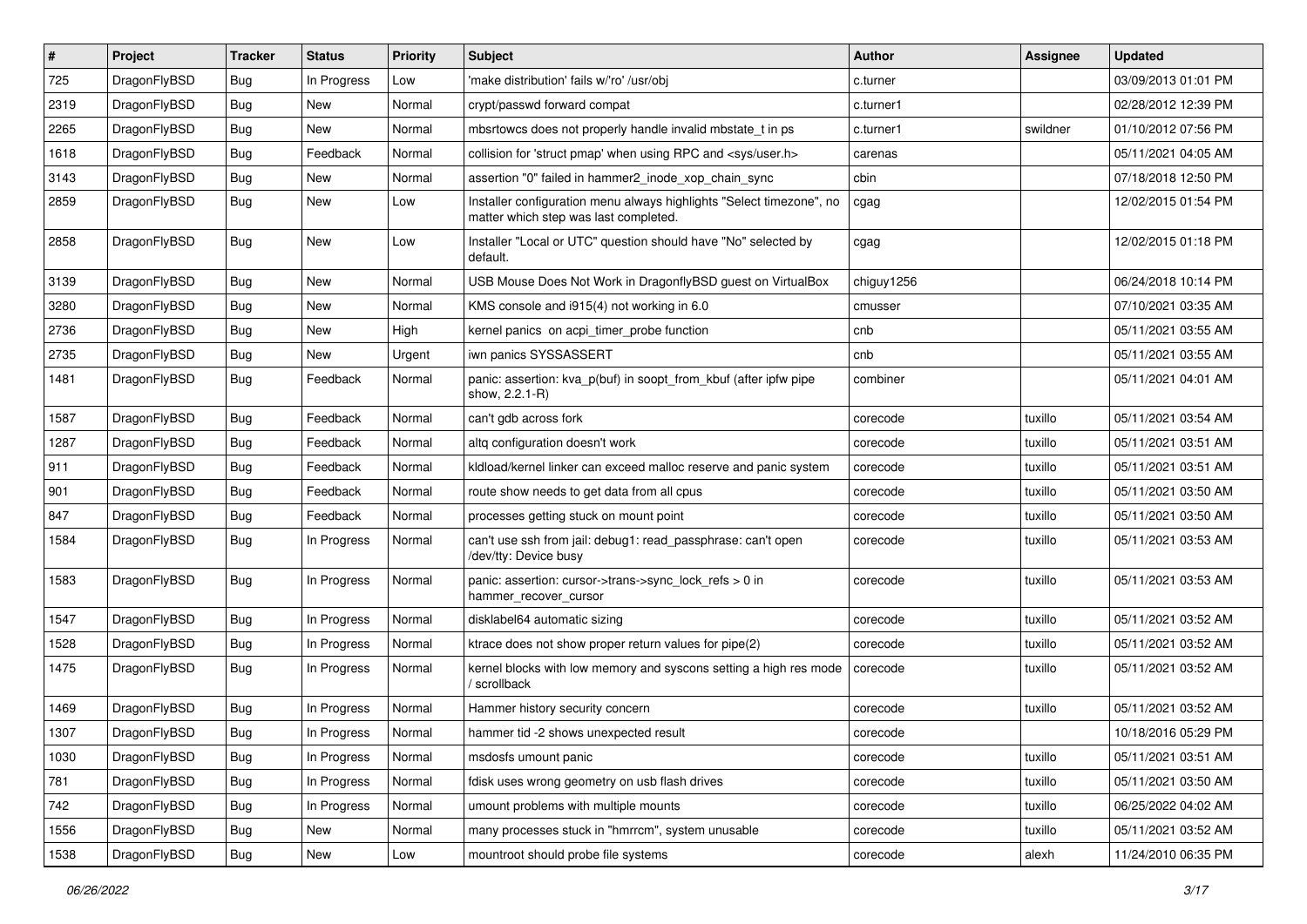| $\vert$ # | Project      | <b>Tracker</b> | <b>Status</b> | <b>Priority</b> | <b>Subject</b>                                                                                                                                            | Author        | Assignee | <b>Updated</b>      |
|-----------|--------------|----------------|---------------|-----------------|-----------------------------------------------------------------------------------------------------------------------------------------------------------|---------------|----------|---------------------|
| 1474      | DragonFlyBSD | Bug            | New           | Normal          | ithread 1 unexpectedly rescheduled                                                                                                                        | corecode      | tuxillo  | 05/11/2021 03:52 AM |
| 1442      | DragonFlyBSD | Bug            | New           | Normal          | blocking SIGSEGV and triggering a segment violation produces an<br>all CPU consuming process                                                              | corecode      | tuxillo  | 05/11/2021 03:52 AM |
| 1440      | DragonFlyBSD | Bug            | <b>New</b>    | Normal          | ptrace/gdb doesn't work after process blocks SIGTRAP                                                                                                      | corecode      | tuxillo  | 05/11/2021 03:52 AM |
| 1198      | DragonFlyBSD | <b>Bug</b>     | <b>New</b>    | High            | DDB loops panic in db_read_bytes                                                                                                                          | corecode      | tuxillo  | 05/11/2021 03:51 AM |
| 731       | DragonFlyBSD | <b>Bug</b>     | New           | Normal          | system freeze on "slice too large"                                                                                                                        | corecode      | tuxillo  | 06/25/2022 04:01 AM |
| 341       | DragonFlyBSD | <b>Bug</b>     | <b>New</b>    | Normal          | Vinum erroneously repors devices as busy                                                                                                                  | corecode      | swildner | 01/21/2012 04:50 AM |
| 2687      | DragonFlyBSD | <b>Bug</b>     | New           | Normal          | natacontrol software RAID in installer                                                                                                                    | csmelosky     |          | 06/22/2014 12:03 PM |
| 3243      | DragonFlyBSD | <b>Bug</b>     | New           | Normal          | SMART status not reported properly for SSD disks                                                                                                          | daftaupe      |          | 09/09/2020 11:03 PM |
| 2414      | DragonFlyBSD | <b>Bug</b>     | In Progress   | Normal          | Lenovo S10 acpi freeze (not new)                                                                                                                          | davshao       |          | 05/11/2021 04:13 AM |
| 2994      | DragonFlyBSD | <b>Bug</b>     | New           | Normal          | Intermittent boot hangs after git: hammer - HAMMER Version 7                                                                                              | davshao       |          | 03/30/2017 02:06 PM |
| 2835      | DragonFlyBSD | Bug            | New           | Normal          | /usr/include/c++/5.0/bits/c++locale.h likes<br>POSIX C_SOURCE>=200809                                                                                     | davshao       |          | 11/18/2015 03:40 AM |
| 2688      | DragonFlyBSD | Bug            | New           | Normal          | 67613368bdda7 Fix wrong checks for U4B presence Asrock Z77M<br>difficulty detecting USB keyboard                                                          | davshao       |          | 06/28/2014 07:08 PM |
| 2652      | DragonFlyBSD | Bug            | New           | Normal          | 189a0ff3761b47  ix: Implement MSI-X support locks up Lenovo<br>S10 Intel Atom n270                                                                        | davshao       |          | 05/14/2014 01:55 AM |
| 3021      | DragonFlyBSD | Bug            | In Progress   | Normal          | sys/dev/drm/i915/i915_gem_stolen.c:115]: (error) Signed integer<br>overflow for expression '65535<<20'                                                    | dcb           |          | 04/11/2017 12:46 PM |
| 3011      | DragonFlyBSD | Bug            | In Progress   | Normal          | dragonfly/sys/dev/netif/re/re.c: suspicious code?                                                                                                         | dcb           |          | 07/29/2017 01:26 AM |
| 3076      | DragonFlyBSD | <b>Bug</b>     | New           | Normal          | sys/dev/netif/ig_hal/e1000_ich8lan.c:1594: sanity checking mixup?                                                                                         | dcb           |          | 10/11/2017 01:58 AM |
| 3025      | DragonFlyBSD | <b>Bug</b>     | New           | Normal          | sys/dev/powermng/powernow/powernow.c:284: bad comparison?                                                                                                 | dcb           |          | 09/23/2017 07:45 AM |
| 3024      | DragonFlyBSD | <b>Bug</b>     | <b>New</b>    | Low             | sys/dev/netif/wi/if_wi.c:1090]: (style) Redundant condition                                                                                               | dcb           |          | 04/11/2017 11:56 AM |
| 3022      | DragonFlyBSD | <b>Bug</b>     | New           | Normal          | sys/dev/netif/ath/ath/if ath.c:2142: strange bitmask?                                                                                                     | dcb           |          | 04/11/2017 11:49 AM |
| 3018      | DragonFlyBSD | <b>Bug</b>     | <b>New</b>    | Normal          | sys/bus/u4b/wlan/if_run.c:5464]: (style) Redundant condition                                                                                              | dcb           |          | 04/11/2017 11:26 AM |
| 2708      | DragonFlyBSD | <b>Bug</b>     | New           | Normal          | unable to send TCP nor UDP on age(4) interface                                                                                                            | dermiste      |          | 05/11/2021 03:54 AM |
| 1448      | DragonFlyBSD | Bug            | Feedback      | Normal          | panic: assertion: _tp->tt_msg->tt_cpuid == mycpuid in<br>tcp_callout_active tcp_output tcp_usr_send netmsg_pru_send<br>netmsg_service tcpmsg_service_loop | dillon        |          | 05/11/2021 04:00 AM |
| 1429      | DragonFlyBSD | <b>Bug</b>     | Feedback      | Normal          | vkernel bug - "mfree: m->m_nextpkt != NULL"                                                                                                               | dillon        |          | 05/11/2021 04:00 AM |
| 1336      | DragonFlyBSD | <b>Bug</b>     | In Progress   | Normal          | Still looking for reports of missed directory entries w/ HAMMER                                                                                           | dillon        |          | 05/11/2021 04:00 AM |
| 1774      | DragonFlyBSD | <b>Bug</b>     | New           | Normal          | New IP header cleanup branch available for testing                                                                                                        | dillon        |          | 05/15/2022 10:59 AM |
| 3117      | DragonFlyBSD | <b>Bug</b>     | New           | Normal          | Problem with colours if "intel" video-driver used                                                                                                         | dpostolov     |          | 01/07/2018 11:35 PM |
| 3116      | DragonFlyBSD | <b>Bug</b>     | New           | Normal          | da0 detects on very big volume if to _remove_ usb install stick and<br>reboot on Intel NUC5PPYH                                                           | dpostolov     |          | 01/07/2018 09:40 PM |
| 1668      | DragonFlyBSD | <b>Bug</b>     | Feedback      | Normal          | Power button not working                                                                                                                                  | elekktretterr |          | 03/10/2013 06:22 AM |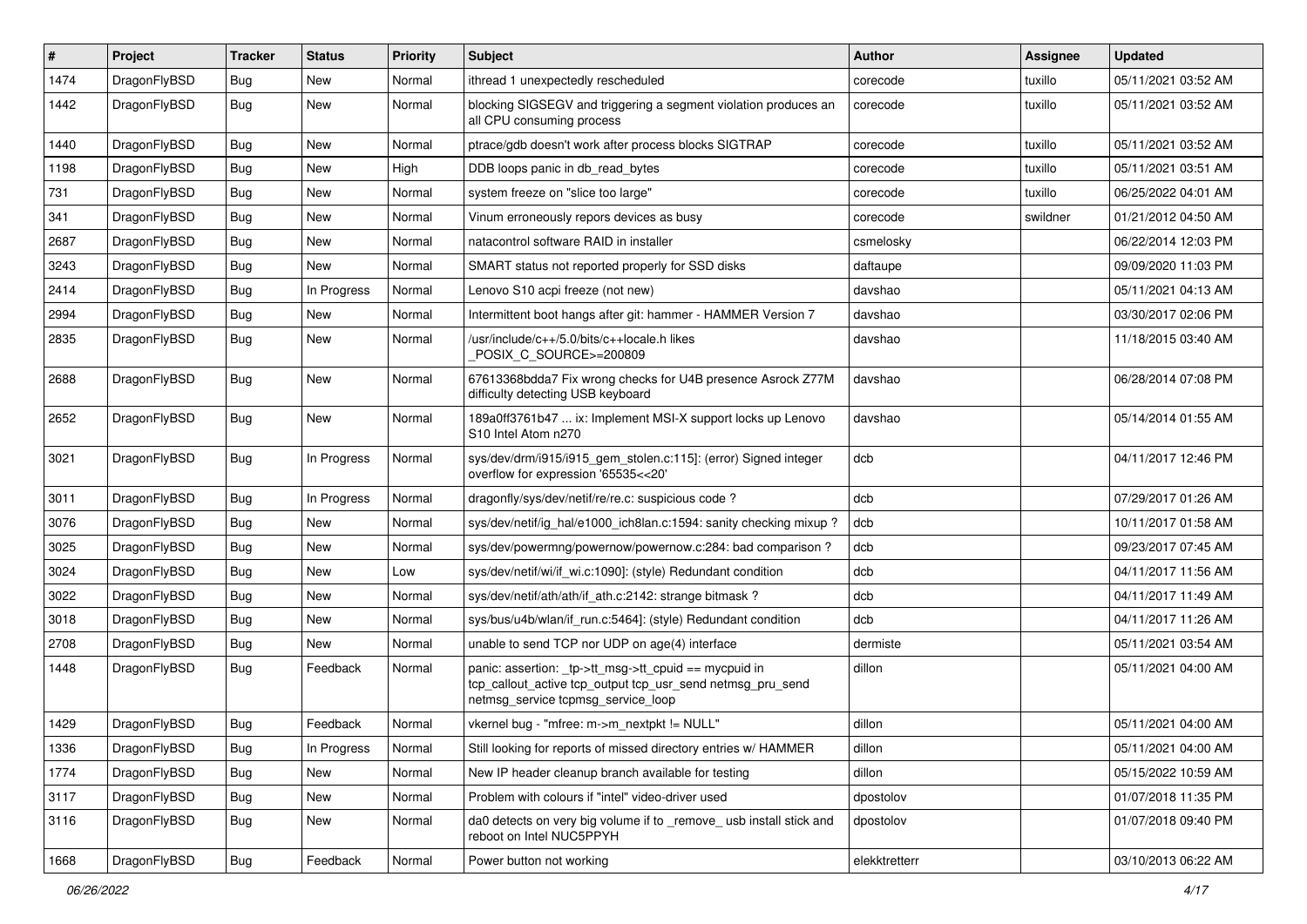| $\sharp$ | Project      | <b>Tracker</b> | <b>Status</b> | <b>Priority</b> | Subject                                                                                                    | <b>Author</b> | Assignee | <b>Updated</b>      |
|----------|--------------|----------------|---------------|-----------------|------------------------------------------------------------------------------------------------------------|---------------|----------|---------------------|
| 1613     | DragonFlyBSD | <b>Bug</b>     | Feedback      | Normal          | USB Keyboard not working on master                                                                         | elekktretterr |          | 05/11/2021 04:05 AM |
| 1456     | DragonFlyBSD | <b>Bug</b>     | Feedback      | Normal          | Microsoft wireless desktop problems                                                                        | elekktretterr |          | 01/15/2015 08:34 AM |
| 1454     | DragonFlyBSD | <b>Bug</b>     | Feedback      | Normal          | Unable to boot from external USB DVD drive                                                                 | elekktretterr |          | 05/11/2021 04:01 AM |
| 1669     | DragonFlyBSD | <b>Bug</b>     | In Progress   | Normal          | Drive wont open using button                                                                               | elekktretterr |          | 02/29/2012 12:05 PM |
| 1181     | DragonFlyBSD | <b>Bug</b>     | In Progress   | Normal          | ACX111 panic                                                                                               | elekktretterr |          | 05/11/2021 04:00 AM |
| 1877     | DragonFlyBSD | <b>Bug</b>     | <b>New</b>    | Normal          | Freeze during 1st hammer cleanup after new install                                                         | elekktretterr |          | 05/15/2022 11:43 AM |
| 1634     | DragonFlyBSD | <b>Bug</b>     | New           | Normal          | panic: spin lock: 0xe4ad1320, indefinitive wait!                                                           | elekktretterr |          | 01/19/2015 03:21 AM |
| 1463     | DragonFlyBSD | <b>Bug</b>     | New           | Normal          | Mountroot before drives are initialized                                                                    | elekktretterr |          | 12/07/2010 01:30 PM |
| 1194     | DragonFlyBSD | <b>Bug</b>     | New           | Normal          | SCSI errors while trying to copy photos from my camera                                                     | elekktretterr |          | 01/14/2015 04:39 PM |
| 1831     | DragonFlyBSD | <b>Bug</b>     | Feedback      | High            | HAMMER "malloc limit exceeded" panic                                                                       | eocallaghan   | dillon   | 06/04/2022 04:38 AM |
| 1592     | DragonFlyBSD | <b>Bug</b>     | Feedback      | Normal          | AcpiOSUnmapMemory: Warning, deallocation did not track<br>allocation.                                      | eocallaghan   |          | 06/02/2014 07:45 AM |
| 1591     | DragonFlyBSD | Bug            | Feedback      | Normal          | Lenovo X301 hangs with AHCI Driver CMD TIMEOUT<br>STS=d0 <bsy></bsy>                                       | eocallaghan   |          | 05/11/2021 04:05 AM |
| 2254     | DragonFlyBSD | <b>Bug</b>     | New           | Normal          | panic: assertion "ref < &td->td_toks_end" failed in lwkt_gettoken at<br>/usr/src/sys/kern/lwkt_token.c:588 | eocallaghan   |          | 12/05/2011 10:21 PM |
| 2164     | DragonFlyBSD | <b>Bug</b>     | <b>New</b>    | Normal          | panic on reboot from usb.                                                                                  | eocallaghan   |          | 10/27/2011 09:29 AM |
| 2161     | DragonFlyBSD | <b>Bug</b>     | <b>New</b>    | Normal          | Outdated xorg.conf file gets installed into etc and screws up mouse                                        | eocallaghan   |          | 10/27/2011 01:51 PM |
| 2158     | DragonFlyBSD | <b>Bug</b>     | New           | Normal          | iwn panics with assertion on boot.                                                                         | eocallaghan   |          | 10/24/2011 04:13 PM |
| 1947     | DragonFlyBSD | <b>Bug</b>     | New           | Low             | GA-880GM-UD2H (rev. 1.3) AHCI fails to detect disks at the end of<br>the RAID controller                   | eocallaghan   |          | 11/27/2021 08:46 AM |
| 2544     | DragonFlyBSD | Bug            | New           | Normal          | live DVD system boot (menu option 1) caused db> prompt on<br>PE1950                                        | estrabd       |          | 05/11/2021 03:54 AM |
| 2075     | DragonFlyBSD | <b>Bug</b>     | New           | Normal          | pflogd on x86_64                                                                                           | fanch         |          | 05/16/2011 04:04 PM |
| 2657     | DragonFlyBSD | <b>Bug</b>     | New           | High            | Needs acl to migrate our servers                                                                           | ferney        |          | 03/31/2014 11:37 AM |
| 2569     | DragonFlyBSD | Bug            | New           | Normal          | ctime NFS                                                                                                  | ferney        |          | 08/11/2013 04:35 AM |
| 1672     | DragonFlyBSD | Bug            | Feedback      | Normal          | panic (trap 12) around btree_search() in 2.4.1-RELEASE                                                     | floid         |          | 01/19/2015 03:36 AM |
| 979      | DragonFlyBSD | <b>Bug</b>     | Feedback      | Normal          | Failure-prone USB mass storage (SB600? msdosfs? CAM?)                                                      | floid         |          | 01/15/2015 08:38 AM |
| 846      | DragonFlyBSD | <b>Bug</b>     | Feedback      | Normal          | USB bugs:usb mouse can't used!                                                                             | frankning     |          | 01/15/2015 08:36 AM |
| 1899     | DragonFlyBSD | <b>Bug</b>     | <b>New</b>    | Normal          | Keyboard doesn't work                                                                                      | transm        |          | 05/15/2022 03:32 PM |
| 2037     | DragonFlyBSD | <b>Bug</b>     | Feedback      | Normal          | Panic Bad link elm while building packages                                                                 | ftigeot       | dillon   | 04/21/2011 07:20 AM |
| 1593     | DragonFlyBSD | <b>Bug</b>     | Feedback      | Normal          | panic: assertion: ccb == ap->ap_err_ccb in ahci_put_err_ccb                                                | ftigeot       | ftigeot  | 05/15/2022 05:09 AM |
| 2819     | DragonFlyBSD | <b>Bug</b>     | In Progress   | Normal          | Random micro system freezes after a week of uptime                                                         | ftigeot       | dillon   | 08/16/2015 08:46 PM |
| 2803     | DragonFlyBSD | <b>Bug</b>     | <b>New</b>    | Normal          | HAMMER: Warning: UNDO area too small!                                                                      | ftigeot       |          | 03/11/2015 03:42 PM |
| 2674     | DragonFlyBSD | Bug            | New           | Normal          | <b>GPT Support</b>                                                                                         | ftigeot       |          | 12/28/2015 02:54 PM |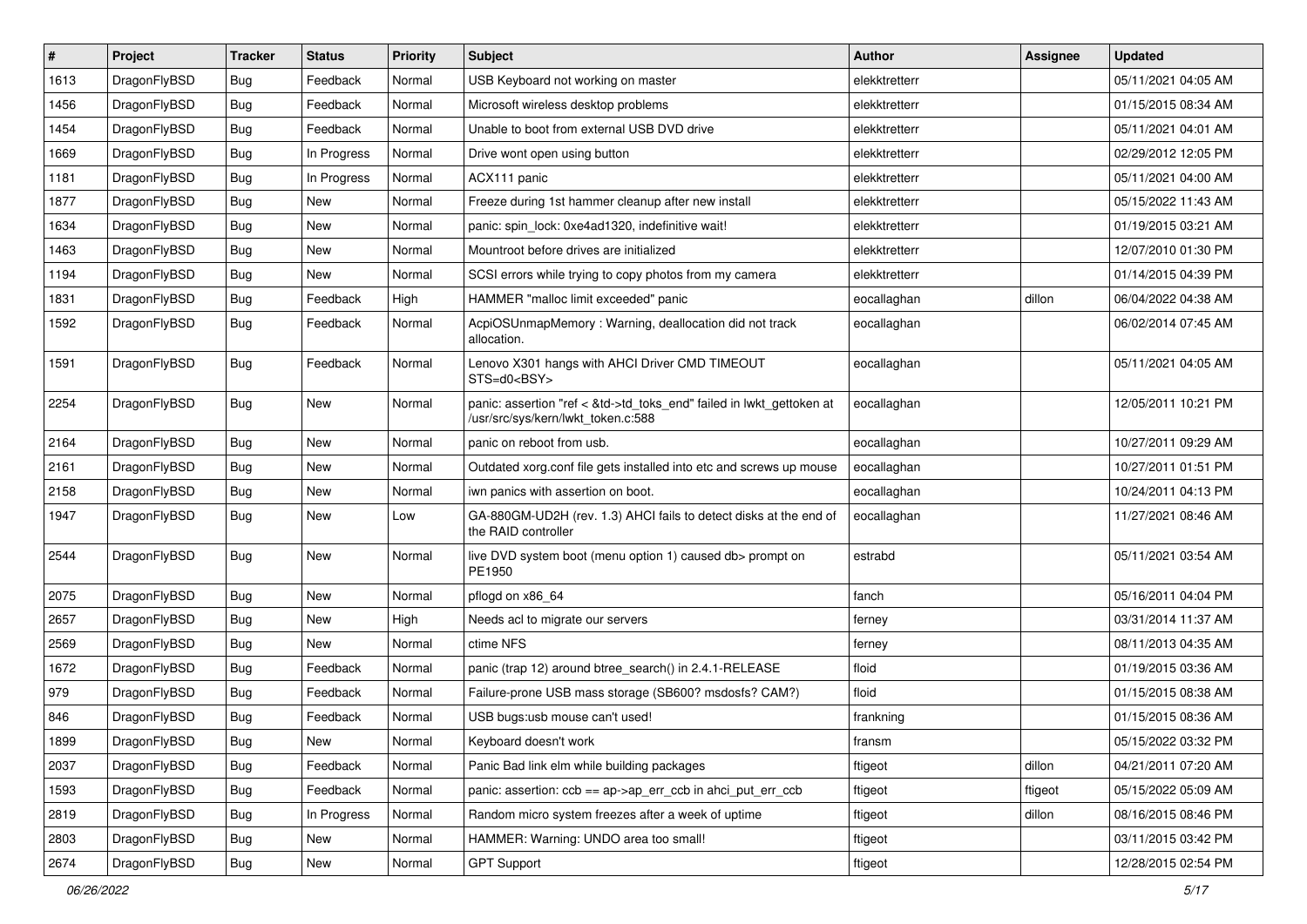| $\sharp$ | Project      | <b>Tracker</b> | <b>Status</b> | <b>Priority</b> | Subject                                                                                   | <b>Author</b> | Assignee  | <b>Updated</b>      |
|----------|--------------|----------------|---------------|-----------------|-------------------------------------------------------------------------------------------|---------------|-----------|---------------------|
| 2619     | DragonFlyBSD | <b>Bug</b>     | New           | Normal          | DragonFly 3.6 can't be installed on a 6TB volume                                          | ftigeot       |           | 02/23/2014 11:55 PM |
| 2535     | DragonFlyBSD | Bug            | <b>New</b>    | Normal          | Imap processes apparentlt blocked on disk I/O                                             | ftigeot       |           | 04/02/2013 09:31 AM |
| 2416     | DragonFlyBSD | <b>Bug</b>     | New           | Normal          | ".' entry can be removed on mounted nfs filesystem                                        | ftigeot       | tuxillo   | 06/03/2014 04:40 AM |
| 2403     | DragonFlyBSD | Bug            | <b>New</b>    | Low             | newfs -E doesn't handle /dev/serno device names properly                                  | ftigeot       |           | 08/17/2012 05:07 AM |
| 2051     | DragonFlyBSD | Bug            | <b>New</b>    | Normal          | No ipv6 lan route entry created on 2.10                                                   | ftigeot       |           | 04/21/2011 10:37 AM |
| 1923     | DragonFlyBSD | <b>Bug</b>     | <b>New</b>    | Normal          | Abysmal NFS performance with IPv6                                                         | ftigeot       |           | 12/05/2010 09:34 PM |
| 1826     | DragonFlyBSD | Bug            | New           | Normal          | panic during boot: assertion so->so_port  in tcp_input                                    | ftigeot       |           | 05/15/2022 11:05 AM |
| 1818     | DragonFlyBSD | <b>Bug</b>     | <b>New</b>    | Normal          | panic: Bad tailq NEXT (kqueue issue ?)                                                    | ftigeot       |           | 05/15/2022 11:40 AM |
| 2577     | DragonFlyBSD | <b>Bug</b>     | New           | Normal          | virtio-blk iops performance is cpu limited on high end devices                            | gjs278        | vsrinivas | 08/01/2013 02:28 PM |
| 3165     | DragonFlyBSD | Bug            | New           | Normal          | Looping at boot time                                                                      | gop           |           | 12/28/2018 01:04 PM |
| 2095     | DragonFlyBSD | Bug            | New           | Low             | Running installer post-install: Unsupported DFUI transport "                              | greenrd       |           | 06/26/2011 09:20 AM |
| 2094     | DragonFlyBSD | Bug            | <b>New</b>    | Normal          | Segfault when gdb printing backtrace from core dump                                       | greenrd       |           | 06/25/2011 04:14 PM |
| 1563     | DragonFlyBSD | Bug            | Feedback      | Normal          | reset(1) doesn't reset terminal to the defaults                                           | hasso         |           | 03/10/2013 04:17 AM |
| 1486     | DragonFlyBSD | <b>Bug</b>     | Feedback      | Normal          | Interrupt storm related to SATA DVD device                                                | hasso         |           | 05/11/2021 04:01 AM |
| 1428     | DragonFlyBSD | <b>Bug</b>     | Feedback      | Low             | POSIX.1e implementation is too old                                                        | hasso         | tuxillo   | 05/11/2021 04:00 AM |
| 1411     | DragonFlyBSD | <b>Bug</b>     | Feedback      | Normal          | Burning doesn't work with ahci(4)                                                         | hasso         | dillon    | 05/11/2021 04:00 AM |
| 1502     | DragonFlyBSD | Bug            | In Progress   | Normal          | Lock while deleting files from nohistory HAMMER directories                               | hasso         |           | 03/10/2013 04:28 AM |
| 884      | DragonFlyBSD | <b>Bug</b>     | In Progress   | High            | Performance/memory problems under filesystem IO load                                      | hasso         |           | 05/11/2021 03:50 AM |
| 1532     | DragonFlyBSD | Bug            | <b>New</b>    | Low             | jemalloc doesn't work on DragonFly                                                        | hasso         | sjg       | 08/02/2011 01:14 AM |
| 1525     | DragonFlyBSD | Bug            | New           | Normal          | boehm-gc problems                                                                         | hasso         |           | 10/13/2012 07:13 PM |
| 1430     | DragonFlyBSD | <b>Bug</b>     | <b>New</b>    | Normal          | Buggy w(1)?                                                                               | hasso         | alexh     | 11/24/2010 08:09 AM |
| 1313     | DragonFlyBSD | Bug            | New           | Low             | Signal code in kernel needs major overhaul (signal queues,<br>si code, si addr)           | hasso         |           | 05/11/2021 04:00 AM |
| 2680     | DragonFlyBSD | Bug            | <b>New</b>    | Low             | boot0cfg update makes box unbootable                                                      | herrgard      |           | 06/10/2014 06:02 AM |
| 2125     | DragonFlyBSD | Bug            | New           | Normal          | Weird garbage in dmesg                                                                    | herrgard      |           | 08/30/2011 08:04 PM |
| 2045     | DragonFlyBSD | <b>Bug</b>     | New           | Normal          | ral(4): Fatal trap 12: page fault while in kernel mode (two panics)                       | herrgard      |           | 11/03/2011 05:34 PM |
| 1982     | DragonFlyBSD | Bug            | <b>New</b>    | Low             | There is no linuxulator on x86-64                                                         | herrgard      |           | 05/31/2022 02:25 PM |
| 3189     | DragonFlyBSD | <b>Bug</b>     | <b>New</b>    | Normal          | Allow DragonFly Mail Agent to accept an alternate config via<br>command line switch       | iang          |           | 08/16/2021 12:42 AM |
| 3029     | DragonFlyBSD | <b>Bug</b>     | <b>New</b>    | Normal          | Running DflyBSD 4.8 on FreeBSD bhyve as a guest                                           | iron          |           | 05/13/2022 04:33 AM |
| 2746     | DragonFlyBSD | <b>Bug</b>     | <b>New</b>    | Normal          | some fraction of xterms started from the xmonad window manager<br>get killed with SIGALRM | isenmann      | profmakx  | 12/28/2014 02:51 AM |
| 2604     | DragonFlyBSD | Bug            | <b>New</b>    | Normal          | dell laptop does not boot with LATEST                                                     | isenmann      |           | 11/20/2013 02:07 AM |
| 2825     | DragonFlyBSD | <b>Bug</b>     | New           | High            | 3x dholient = hanging system (objoache exhausted)                                         | jaccovonb     | sepherosa | 05/11/2021 03:55 AM |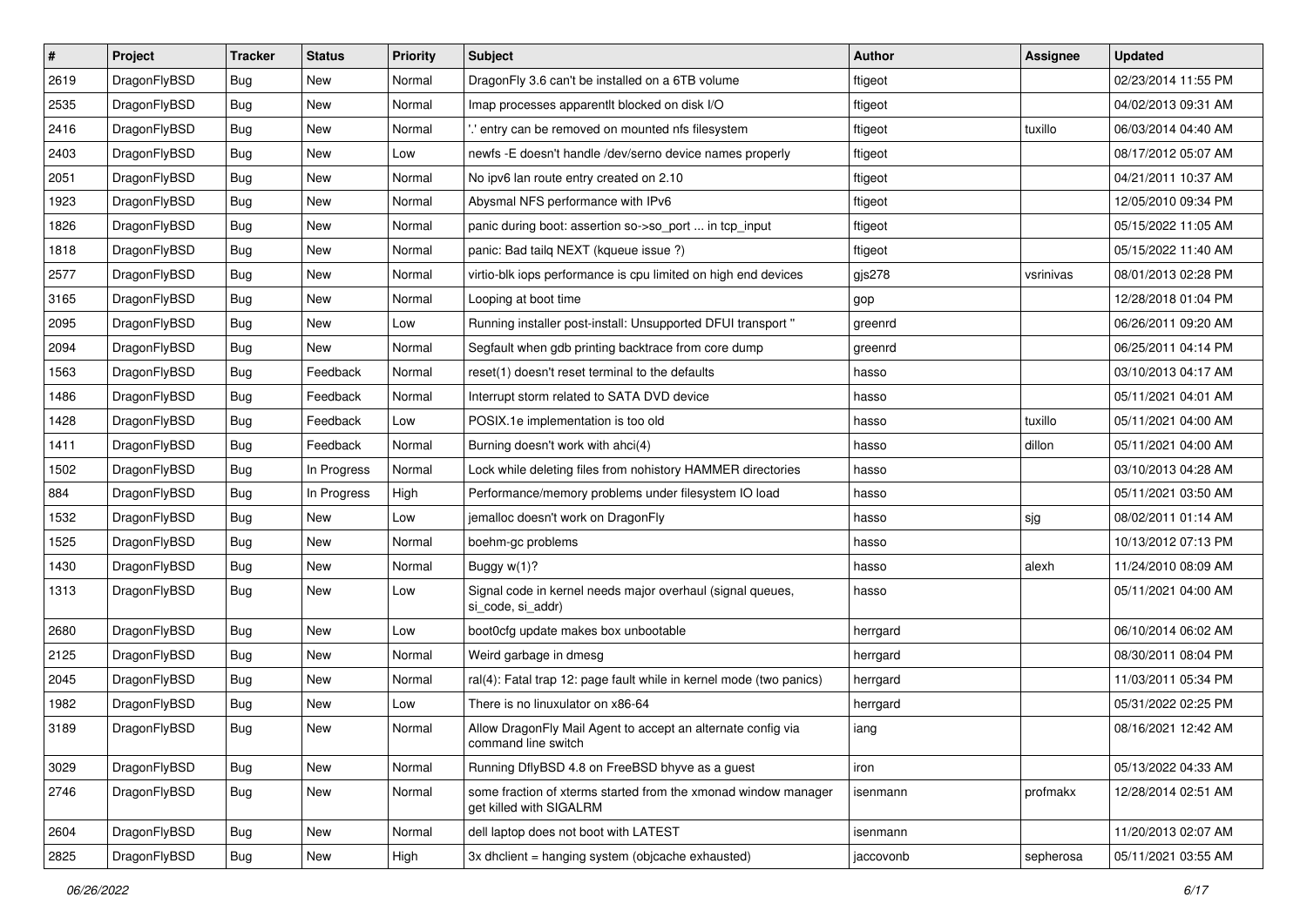| $\pmb{\#}$ | Project      | <b>Tracker</b> | <b>Status</b> | <b>Priority</b> | Subject                                                                                                    | <b>Author</b>   | Assignee | <b>Updated</b>      |
|------------|--------------|----------------|---------------|-----------------|------------------------------------------------------------------------------------------------------------|-----------------|----------|---------------------|
| 3134       | DragonFlyBSD | Bug            | New           | Normal          | RFC 3021 (/31 networks) appear to be unsupported                                                           | jailbird        |          | 05/16/2018 11:03 PM |
| 2353       | DragonFlyBSD | Bug            | In Progress   | Normal          | panic: assertion "gd->gd_spinlocks_wr == 0" failed in<br>bsd4_schedulerclock                               | jaydg           | alexh    | 11/28/2012 01:57 AM |
| 2369       | DragonFlyBSD | <b>Bug</b>     | <b>New</b>    | Normal          | panic: Bad link elm 0xffffffe07edf6068 next->prev != elm                                                   | jaydg           |          | 08/15/2012 03:04 AM |
| 2308       | DragonFlyBSD | Bug            | <b>New</b>    | Normal          | System freeze when unloading snd_hda                                                                       | jaydg           |          | 02/19/2012 07:15 AM |
| 2731       | DragonFlyBSD | Bug            | In Progress   | Normal          | Screen full of random colors when starting Xorg with Intel Haswell<br>HD Graphics P4600                    | jkatzmaier      |          | 11/12/2014 04:08 PM |
| 3089       | DragonFlyBSD | <b>Bug</b>     | In Progress   | Normal          | vtnet(4) - disable TCP checksum offload by default                                                         | ilane           | vadaszi  | 05/11/2021 04:14 AM |
| 2890       | DragonFlyBSD | Bug            | <b>New</b>    | Normal          | not able to boot usb installer on Toshiba Chromebook 2                                                     | johnnywhishbone |          | 02/22/2016 03:42 AM |
| 2391       | DragonFlyBSD | Bug            | In Progress   | Normal          | System lock with ahci and acpi enabled on ATI RS690 chipset with<br>SMB600 sata controller                 | jorisgio        | vadaszi  | 06/03/2015 03:51 PM |
| 2712       | DragonFlyBSD | <b>Bug</b>     | <b>New</b>    | Normal          | connect(2) returns EINVAL when retrying after ECONNREFUSED                                                 | jorisgio        |          | 08/14/2014 05:31 PM |
| 1745       | DragonFlyBSD | Bug            | Feedback      | Normal          | kmalloc panic                                                                                              | josepht         |          | 05/11/2021 04:05 AM |
| 1330       | DragonFlyBSD | Bug            | Feedback      | Normal          | Hammer, usb disk, SYNCHRONIZE CACHE failure                                                                | josepht         |          | 06/02/2014 04:56 AM |
| 2013       | DragonFlyBSD | Bug            | In Progress   | Normal          | oversized DMA request loop                                                                                 | josepht         |          | 05/11/2021 04:06 AM |
| 2568       | DragonFlyBSD | Bug            | New           | Normal          | AHCI panic                                                                                                 | josepht         |          | 06/07/2013 05:52 PM |
| 1717       | DragonFlyBSD | Bug            | Feedback      | Normal          | HAMMER panic in hammer cursor down()                                                                       | josepht1        |          | 05/11/2021 04:05 AM |
| 2245       | DragonFlyBSD | Bug            | New           | Normal          | panic: assertion "ref < &td->td_toks_end" failed in lwkt_gettoken at<br>/usr/src/sys/kern/lwkt_token.c:588 | juanfra684      |          | 11/22/2011 07:41 PM |
| 2153       | DragonFlyBSD | Bug            | New           | Normal          | Too many unuseful warnings at boot                                                                         | juanfra684      |          | 10/18/2011 10:16 PM |
| 2090       | DragonFlyBSD | Bug            | Feedback      | Normal          | snd hda does not support headphone automute                                                                | justin          |          | 03/29/2012 08:03 PM |
| 385        | DragonFlyBSD | Bug            | Feedback      | Low             | Mail archive address removal                                                                               | justin          | justin   | 03/09/2013 11:24 AM |
| 3228       | DragonFlyBSD | Bug            | New           | Low             | pfi_kif_unref: state refcount <= 0 in dmesg                                                                | justin          |          | 03/05/2021 06:39 AM |
| 2444       | DragonFlyBSD | Bug            | New           | Normal          | Crash during Hammer overnight cleanup                                                                      | justin          |          | 11/04/2012 07:58 AM |
| 2645       | DragonFlyBSD | Bug            | New           | Normal          | panic with dsched fq and ioprio                                                                            | jyoung15        |          | 02/20/2014 07:29 AM |
| 1727       | DragonFlyBSD | Bug            | Feedback      | Normal          | CD boot panic (2.6.1) (usb?)                                                                               | kiril           |          | 05/15/2022 05:10 AM |
| 2529       | DragonFlyBSD | <b>Bug</b>     | New           | Low             | Sundance network adapter is not detected and attached                                                      | kworr           |          | 03/25/2013 02:29 AM |
| 2288       | DragonFlyBSD | Bug            | Feedback      | Normal          | Random IO performance loss introduced since January 1st                                                    | lentferj        |          | 01/23/2013 04:21 PM |
| 2421       | DragonFlyBSD | <b>Bug</b>     | New           | High            | Kernel panic: vm_fault: page 0xc0f70000 not busy!                                                          | lentferj        |          | 10/03/2012 08:16 AM |
| 1939       | DragonFlyBSD | <b>Bug</b>     | New           | Normal          | Panic on nightly build and stress test box                                                                 | lentferj        |          | 12/18/2010 08:41 AM |
| 1916       | DragonFlyBSD | Bug            | New           | Normal          | Constant crashes on x86_64 with UFS                                                                        | lentferj        |          | 11/21/2010 07:40 PM |
| 2892       | DragonFlyBSD | <b>Bug</b>     | New           | Normal          | swap_pager:indefinite wait bufferf error                                                                   | <b>Ihmwzy</b>   |          | 02/21/2016 10:32 PM |
| 3310       | DragonFlyBSD | Bug            | In Progress   | Normal          | NVMM+QEMU fail to boot with UEFI: Mem Assist Failed<br>[gpa=0xfffffff0]                                    | liweitianux     |          | 01/11/2022 03:22 PM |
| 3028       | DragonFlyBSD | <b>Bug</b>     | In Progress   | Normal          | installer: confusion of set/get disk encryption passphrase dialogs                                         | liweitianux     | tuxillo  | 06/03/2022 05:13 PM |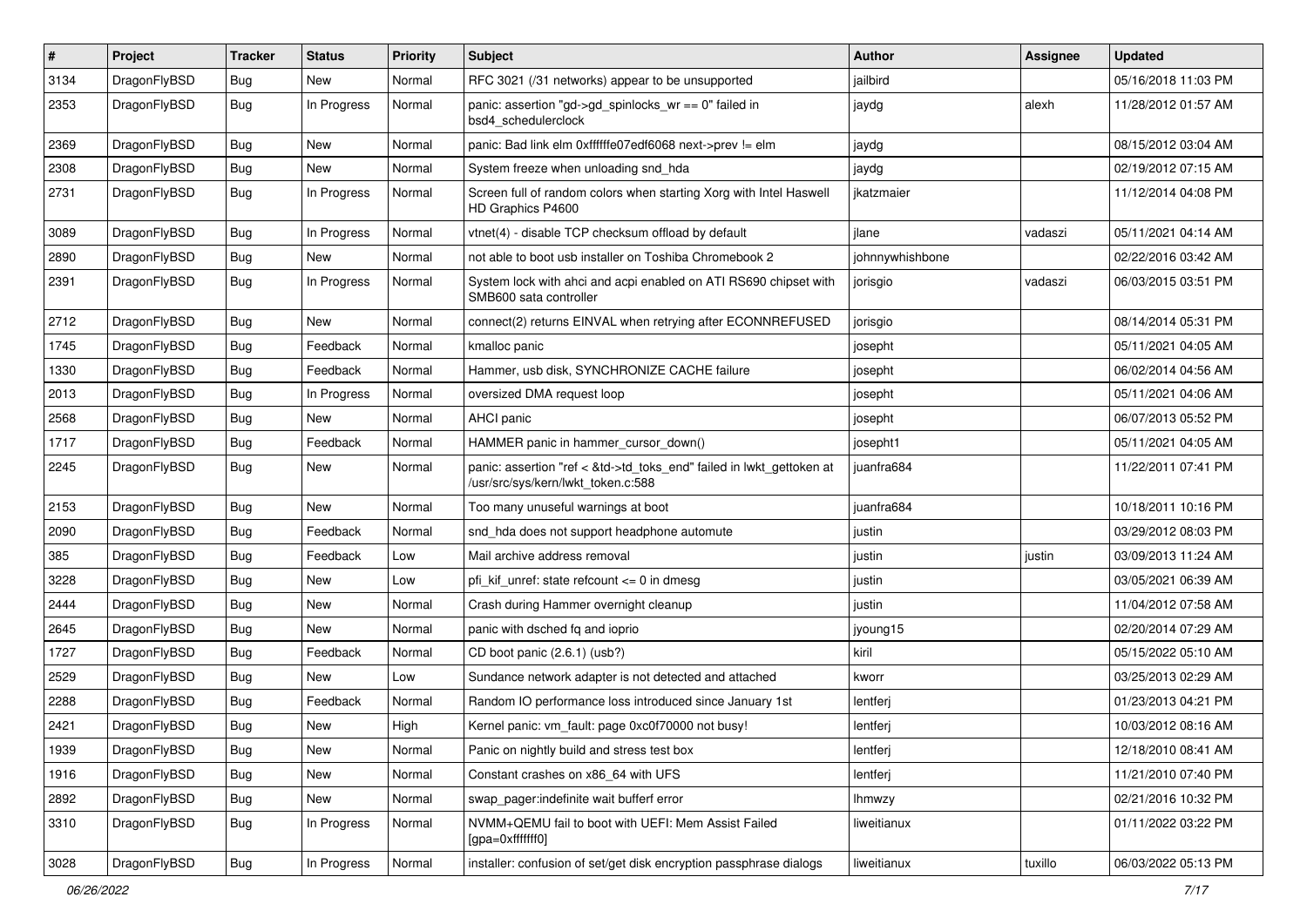| $\pmb{\#}$ | Project      | <b>Tracker</b> | <b>Status</b> | <b>Priority</b> | Subject                                                                                                 | <b>Author</b> | <b>Assignee</b> | <b>Updated</b>      |
|------------|--------------|----------------|---------------|-----------------|---------------------------------------------------------------------------------------------------------|---------------|-----------------|---------------------|
| 2917       | DragonFlyBSD | Bug            | New           | Normal          | da8: reading primary partition table: error accessing offset<br>000000000000 for 512                    | liweitianux   |                 | 05/11/2021 08:43 PM |
| 2565       | DragonFlyBSD | <b>Bug</b>     | <b>New</b>    | Normal          | "ifconfig ix0 up" panic                                                                                 | Itpig402a     |                 | 06/03/2013 05:46 AM |
| 2434       | DragonFlyBSD | Bug            | <b>New</b>    | Normal          | BTX Halted - Boot fails on USB/GUI                                                                      | lucmv         |                 | 10/17/2012 08:12 PM |
| 2808       | DragonFlyBSD | Bug            | <b>New</b>    | Normal          | X freeze by switching between X and VT - results in black screen                                        | lukesky333    |                 | 05/11/2021 03:55 AM |
| 2531       | DragonFlyBSD | <b>Bug</b>     | New           | Normal          | camcontrol fails to disable APM                                                                         | m.lombardi85  |                 | 03/23/2013 12:28 PM |
| 2370       | DragonFlyBSD | Bug            | New           | Normal          | panic: ffs_valloc: dup alloc                                                                            | marino        | vsrinivas       | 02/01/2013 09:28 AM |
| 2167       | DragonFlyBSD | Bug            | <b>New</b>    | Normal          | shutdown/reboot fails after uptime msq                                                                  | marino        |                 | 11/28/2011 03:01 AM |
| 2092       | DragonFlyBSD | Bug            | New           | Normal          | Panic: Bad link elm 0x next->prev != elm                                                                | masterblaster | dillon          | 12/04/2011 12:49 PM |
| 3035       | DragonFlyBSD | Bug            | New           | Normal          | panic: assertion "cpu >= 0 && cpu < ncpus" failed in netisr_cpuport<br>at /usr/src/sys/net/netisr2.h:87 | masu          |                 | 05/11/2017 01:24 AM |
| 2809       | DragonFlyBSD | Bug            | <b>New</b>    | Normal          | hammer mirror-stream                                                                                    | masu          |                 | 04/10/2015 12:33 AM |
| 1860       | DragonFlyBSD | Bug            | Feedback      | Normal          | Panic while creating UFS fs on vn(4) for initrd                                                         | matthias      |                 | 02/29/2012 07:16 AM |
| 2067       | DragonFlyBSD | Bug            | <b>New</b>    | Normal          | sound/pcm: "play interrupt timeout, channel dead"                                                       | matthiasr     |                 | 05/11/2021 03:55 AM |
| 2598       | DragonFlyBSD | Bug            | <b>New</b>    | Normal          | i386 via USB Booting                                                                                    | mbzadegan     |                 | 10/21/2013 02:28 AM |
| 2644       | DragonFlyBSD | Bug            | Feedback      | Normal          | 3.6.0-REL trap 9 on boot                                                                                | memmerto      |                 | 11/27/2021 08:08 AM |
| 1293       | DragonFlyBSD | Bug            | New           | Normal          | 2.2.1-REL Installer Request                                                                             | mk            | tuxillo         | 05/11/2021 04:00 AM |
| 3317       | DragonFlyBSD | Bug            | In Progress   | Normal          | Network vtnet0 not working on Hetzner cloud                                                             | mneumann      |                 | 06/18/2022 03:55 AM |
| 3111       | DragonFlyBSD | <b>Bug</b>     | In Progress   | High            | Mouse lags every second heavily under X11                                                               | mneumann      |                 | 12/12/2017 09:46 PM |
| 3235       | DragonFlyBSD | Bug            | <b>New</b>    | Normal          | Kernel panic in devfs_vnops.c                                                                           | mneumann      |                 | 04/28/2020 07:00 AM |
| 3222       | DragonFlyBSD | <b>Bug</b>     | New           | Normal          | gcc - undefined reference to '__atomic_load' (missing libatomic?)                                       | mneumann      |                 | 02/08/2020 02:45 AM |
| 2972       | DragonFlyBSD | Bug            | <b>New</b>    | Normal          | ipfw3 "deny to me" does not work correctly                                                              | mneumann      |                 | 12/27/2016 12:11 PM |
| 2881       | DragonFlyBSD | Bug            | New           | Normal          | Pulseaudio hangs/resets system when starting X11                                                        | mneumann      |                 | 01/09/2016 03:08 AM |
| 2788       | DragonFlyBSD | <b>Bug</b>     | New           | Normal          | ioctl GSLICEINFO: Not working for vnode slice                                                           | mneumann      |                 | 02/12/2015 07:49 AM |
| 3218       | DragonFlyBSD | Bug            | New           | Normal          | Kernel panics are not sent to comconsole when booted over EFI                                           | mqudsi        |                 | 12/02/2019 08:52 PM |
| 168        | DragonFlyBSD | <b>Bug</b>     | In Progress   | Normal          | Livelocked limit engaged while trying to setup IPW wireless                                             | mschacht      | sepherosa       | 05/11/2021 04:05 AM |
| 1144       | DragonFlyBSD | Bug            | Feedback      | Normal          | Incorrect clock under KVM                                                                               | msylvan       |                 | 03/09/2013 01:17 PM |
| 679        | DragonFlyBSD | Bug            | New           | Low             | Netgraph backward compatibility for old *LEN constants                                                  | nant          | nant            | 02/18/2014 05:45 AM |
| 2104       | DragonFlyBSD | <b>Bug</b>     | New           | Normal          | network configuration seg. fault on install CD                                                          | navratil      |                 | 07/26/2011 07:55 AM |
| 2958       | DragonFlyBSD | <b>Bug</b>     | Feedback      | Normal          | Hammer FS dies during pruning after massive write load                                                  | neilb         |                 | 10/11/2016 04:20 AM |
| 2957       | DragonFlyBSD | <b>Bug</b>     | Feedback      | Normal          | swapoff -a followed by swapon -a doesn't give your swap back                                            | neilb         |                 | 10/09/2016 04:17 AM |
| 3215       | DragonFlyBSD | Bug            | New           | Normal          | Hang in tcdrain(3) after write(3)                                                                       | noloader      |                 | 11/25/2019 03:08 PM |
| 2622       | DragonFlyBSD | <b>Bug</b>     | <b>New</b>    | Normal          | VAIO FIT15E fn keys support                                                                             | nonsolosoft   |                 | 12/31/2013 01:31 AM |
| 2621       | DragonFlyBSD | <b>Bug</b>     | New           | Normal          | core dump using cdrom                                                                                   | nonsolosoft   |                 | 12/27/2013 12:43 AM |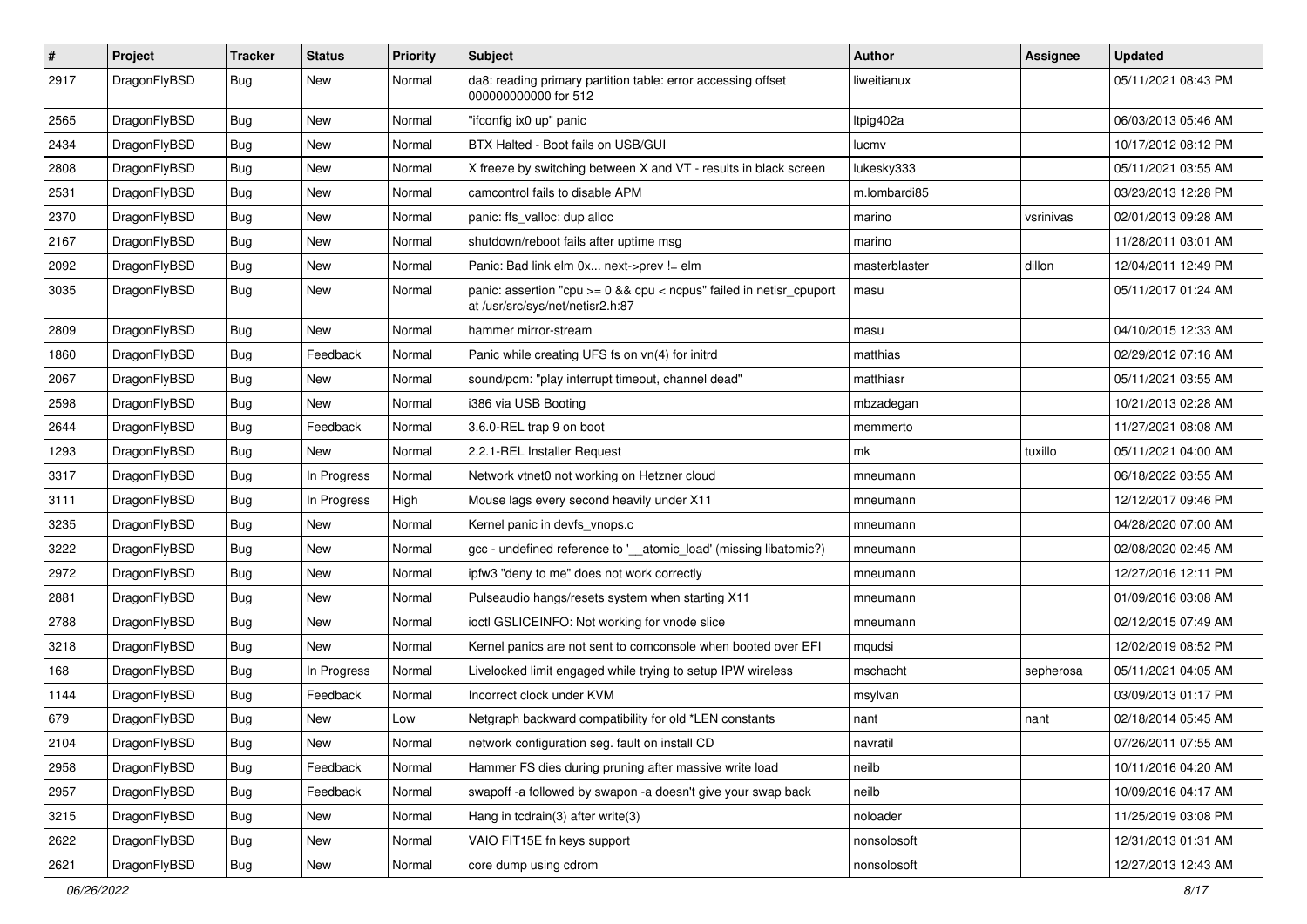| $\sharp$ | Project      | <b>Tracker</b> | <b>Status</b> | <b>Priority</b> | Subject                                                                                                            | <b>Author</b>          | <b>Assignee</b> | <b>Updated</b>      |
|----------|--------------|----------------|---------------|-----------------|--------------------------------------------------------------------------------------------------------------------|------------------------|-----------------|---------------------|
| 2412     | DragonFlyBSD | <b>Bug</b>     | New           | Normal          | wlan0 fails to get address via dhclient                                                                            | nonsolosoft            |                 | 08/30/2012 05:55 AM |
| 2182     | DragonFlyBSD | Bug            | <b>New</b>    | Normal          | if msk PHY FIFO underrun/overflow                                                                                  | nonsolosoft            |                 | 09/03/2012 06:39 AM |
| 1193     | DragonFlyBSD | <b>Bug</b>     | New           | Normal          | kernel doesn't recognize cdrom drive                                                                               | nonsolosoft            |                 | 01/25/2014 09:11 PM |
| 3052     | DragonFlyBSD | <b>Bug</b>     | New           | Normal          | panic DragonFly v4.8.1-RELEASE by mounting a malformed NTFS<br>image [64.000]                                      | open.source@ribose.com |                 | 08/14/2017 03:22 AM |
| 3051     | DragonFlyBSD | Bug            | New           | Normal          | panic DragonFly v4.8.1-RELEASE by mounting a malformed NTFS<br>image [12.000]                                      | open.source@ribose.com |                 | 08/14/2017 03:20 AM |
| 3049     | DragonFlyBSD | Bug            | <b>New</b>    | Normal          | panic DragonFly v4.8.1-RELEASE by mounting a malformed<br>msdosfs image [12.128]                                   | open.source@ribose.com |                 | 08/14/2017 02:53 AM |
| 2802     | DragonFlyBSD | Bug            | <b>New</b>    | Normal          | USB Wifi urtwn0 crash from cd boot                                                                                 | opvalues               |                 | 03/10/2015 01:07 AM |
| 2799     | DragonFlyBSD | <b>Bug</b>     | New           | Normal          | Fatal trap 12 caused by moused(8) -p/dev/cual0                                                                     | opvalues               |                 | 03/04/2015 11:01 PM |
| 3152     | DragonFlyBSD | <b>Bug</b>     | Feedback      | Normal          | Console's size in ttyv0 and single user mode is sticking to 80x25,<br>while ttyv1 can make use of the whole screen | overtime               |                 | 02/24/2019 01:08 AM |
| 3107     | DragonFlyBSD | Bug            | New           | Low             | ACPI interrupt storm when loading i915 on Lenovo T460                                                              | oyvinht                |                 | 07/15/2020 07:01 AM |
| 2874     | DragonFlyBSD | Bug            | New           | Normal          | make world DESTDIR=/emptydir fails                                                                                 | pascii                 |                 | 12/25/2015 07:04 AM |
| 2117     | DragonFlyBSD | Bug            | <b>New</b>    | High            | ACPI and/or bce(4) problem with 2.11.0.673.g0d557 on HP DL380<br>G6                                                | pauska                 |                 | 08/22/2011 10:15 AM |
| 2898     | DragonFlyBSD | Bug            | <b>New</b>    | Normal          | <b>HAMMER</b> panic                                                                                                | pavalos                |                 | 11/03/2018 07:05 AM |
| 2526     | DragonFlyBSD | <b>Bug</b>     | New           | Normal          | hammer cleanup doesn't run on first day of DST                                                                     | pavalos                |                 | 10/18/2016 05:28 PM |
| 2248     | DragonFlyBSD | <b>Bug</b>     | New           | Normal          | sysctl panic                                                                                                       | pavalos                |                 | 11/23/2011 06:23 PM |
| 2199     | DragonFlyBSD | <b>Bug</b>     | New           | Normal          | screen segfaults if utmpx isn't present                                                                            | pavalos                |                 | 11/15/2011 10:52 PM |
| 2099     | DragonFlyBSD | <b>Bug</b>     | New           | Normal          | page fault panic in vm system                                                                                      | pavalos                |                 | 07/10/2011 08:51 AM |
| 2048     | DragonFlyBSD | Bug            | <b>New</b>    | Normal          | panic: ffs_sync: rofs mod                                                                                          | pavalos                |                 | 04/12/2011 05:45 AM |
| 2008     | DragonFlyBSD | <b>Bug</b>     | <b>New</b>    | Normal          | lwkt setcpu remote: td->td flags 00800621 console flood                                                            | pavalos                |                 | 03/06/2011 09:37 PM |
| 1969     | DragonFlyBSD | <b>Bug</b>     | New           | Normal          | pf-related network problem                                                                                         | pavalos                | lentferj        | 02/01/2011 06:57 PM |
| 1949     | DragonFlyBSD | <b>Bug</b>     | <b>New</b>    | Normal          | iwn panic                                                                                                          | pavalos                |                 | 01/30/2011 03:21 AM |
| 1946     | DragonFlyBSD | <b>Bug</b>     | <b>New</b>    | Normal          | ieee80211 panic                                                                                                    | pavalos                | josepht         | 01/27/2011 06:00 PM |
| 1769     | DragonFlyBSD | <b>Bug</b>     | New           | Normal          | panic: assertion: _tp->tt_msg->tt_cpuid == mycpuid in<br>tcp callout active                                        | pavalos                | sjg             | 05/15/2022 11:07 AM |
| 599      | DragonFlyBSD | Bug            | <b>New</b>    | Urgent          | 1.9.0 reproducable panic                                                                                           | pavalos                |                 | 12/22/2010 01:08 AM |
| 3226     | DragonFlyBSD | <b>Bug</b>     | New           | Normal          | Xorg freezes in vm: thread stuck in "objtrm1"                                                                      | peeter                 |                 | 04/08/2020 02:10 AM |
| 2970     | DragonFlyBSD | <b>Bug</b>     | New           | Normal          | kernel 4.7: "Is -l" causes panic on UDF filesystem: "bgetvp -<br>overlapping buffer"                               | peeter                 |                 | 12/21/2016 02:46 AM |
| 1943     | DragonFlyBSD | Bug            | <b>New</b>    | Normal          | hammer assertion panic                                                                                             | peter                  |                 | 12/27/2010 12:45 AM |
| 1990     | DragonFlyBSD | Bug            | New           | Normal          | /mnt too large to mount                                                                                            | peur.neu               |                 | 02/16/2011 11:24 PM |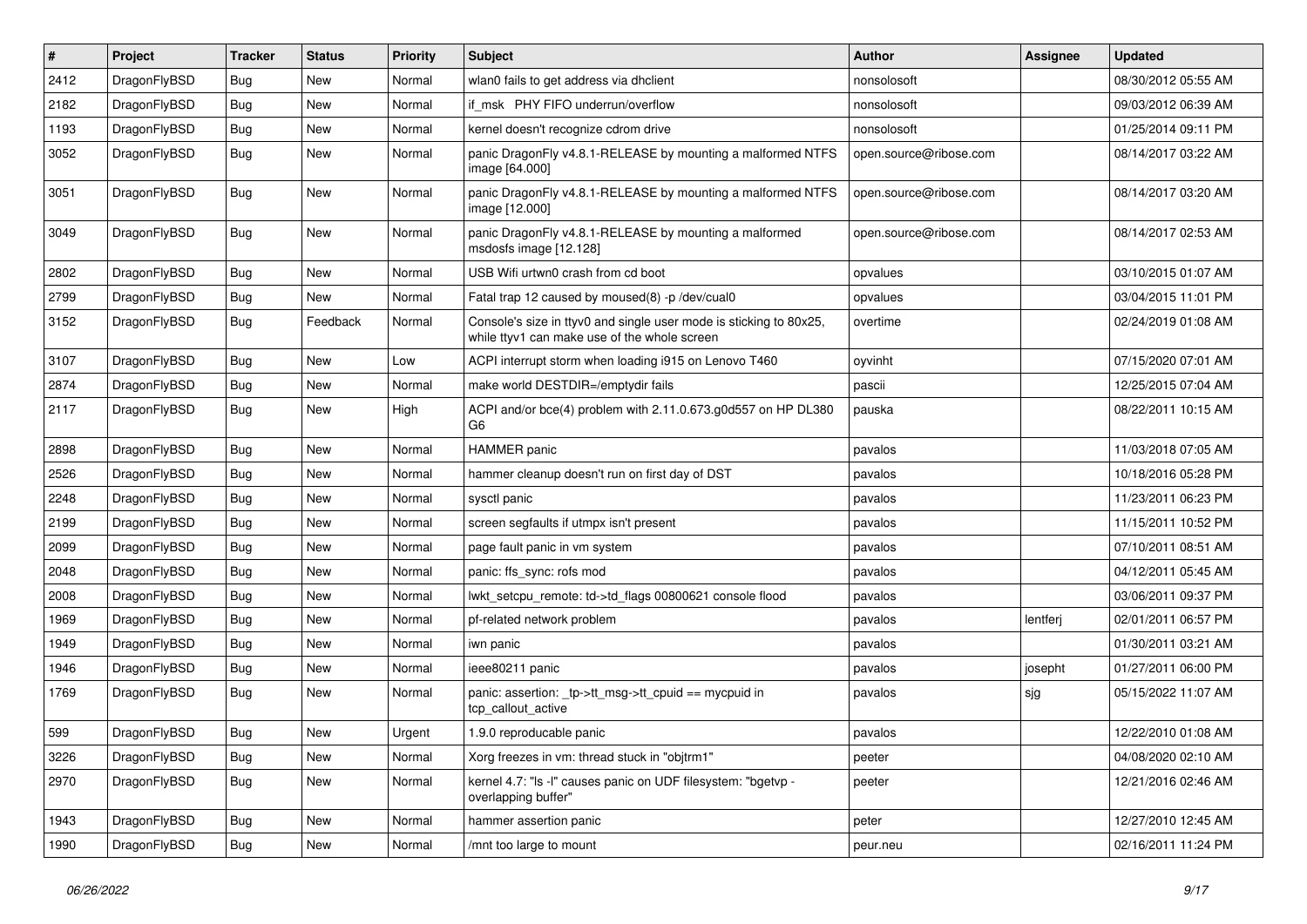| #    | Project      | <b>Tracker</b> | <b>Status</b> | <b>Priority</b> | Subject                                                                                                                                                                                           | <b>Author</b> | Assignee | <b>Updated</b>      |
|------|--------------|----------------|---------------|-----------------|---------------------------------------------------------------------------------------------------------------------------------------------------------------------------------------------------|---------------|----------|---------------------|
| 1951 | DragonFlyBSD | Bug            | <b>New</b>    | Normal          | dma_timeouts at phyaddr on a good hdd                                                                                                                                                             | peur.neu      |          | 01/04/2011 07:12 AM |
| 3247 | DragonFlyBSD | <b>Bug</b>     | <b>New</b>    | Normal          | Kernel panic doing nothing much                                                                                                                                                                   | phma          |          | 09/12/2020 11:40 PM |
| 2816 | DragonFlyBSD | <b>Bug</b>     | <b>New</b>    | Normal          | A multitasking process being debugged can get stuck                                                                                                                                               | phma          |          | 05/19/2015 03:57 AM |
| 2611 | DragonFlyBSD | Bug            | <b>New</b>    | Normal          | Change in IP address results in network not working                                                                                                                                               | phma          |          | 12/05/2013 07:55 PM |
| 2557 | DragonFlyBSD | <b>Bug</b>     | New           | Normal          | stock 3.4.1 kernel halts during booting if dm and dm_target_crypt<br>are loaded and RAID controller is present                                                                                    | phma          |          | 05/12/2013 10:38 PM |
| 2552 | DragonFlyBSD | Bug            | <b>New</b>    | Low             | hammer recovery should indicate progress                                                                                                                                                          | phma          |          | 05/03/2013 12:13 AM |
| 2547 | DragonFlyBSD | <b>Bug</b>     | <b>New</b>    | High            | crashed while doing a dry run of pkg rolling-replace                                                                                                                                              | phma          |          | 04/18/2013 10:40 PM |
| 2389 | DragonFlyBSD | Bug            | <b>New</b>    | Normal          | computer crashed while listing processes                                                                                                                                                          | phma          |          | 06/18/2012 02:49 PM |
| 2387 | DragonFlyBSD | <b>Bug</b>     | <b>New</b>    | Normal          | hammer ignores -t during dedup                                                                                                                                                                    | phma          |          | 06/17/2012 12:30 PM |
| 2331 | DragonFlyBSD | <b>Bug</b>     | New           | Normal          | reading mouse mode from unopen file descriptor hangs mouse<br>driver                                                                                                                              | phma          |          | 03/14/2012 09:43 AM |
| 2311 | DragonFlyBSD | <b>Bug</b>     | <b>New</b>    | Normal          | Xorg crash having something to do with drm                                                                                                                                                        | phma          |          | 02/22/2012 09:59 AM |
| 2306 | DragonFlyBSD | <b>Bug</b>     | <b>New</b>    | Normal          | a crash starts the kernel debugger in text mode, but just reboots in X                                                                                                                            | phma          |          | 02/11/2012 08:02 PM |
| 1559 | DragonFlyBSD | <b>Bug</b>     | <b>New</b>    | Normal          | kernel trap                                                                                                                                                                                       | phma          |          | 11/27/2021 08:43 AM |
| 3302 | DragonFlyBSD | <b>Bug</b>     | <b>New</b>    | Normal          | Will not boot on System76 Lemur Pro (lemp10)                                                                                                                                                      | piecuch       |          | 11/03/2021 10:21 AM |
| 3298 | DragonFlyBSD | <b>Bug</b>     | New           | Normal          | Running "w" and having logged in via XDM through VNC, "w" prints<br>an extra error message                                                                                                        | piecuch       |          | 10/25/2021 09:16 AM |
| 3239 | DragonFlyBSD | Bug            | New           | Normal          | unable to SIGKILL glitched emacs                                                                                                                                                                  | piecuch       |          | 05/26/2020 03:30 AM |
| 3238 | DragonFlyBSD | Bug            | <b>New</b>    | Normal          | race conditions when printing from vkernel console                                                                                                                                                | piecuch       |          | 05/19/2020 02:50 PM |
| 2496 | DragonFlyBSD | Bug            | New           | Normal          | NTFS malloc limit exceeded                                                                                                                                                                        | plasmob       | tuxillo  | 02/19/2013 08:47 AM |
| 1101 | DragonFlyBSD | <b>Bug</b>     | Feedback      | Normal          | ohci related panic                                                                                                                                                                                | polachok      |          | 05/11/2021 04:00 AM |
| 3245 | DragonFlyBSD | <b>Bug</b>     | <b>New</b>    | Normal          | panic: free: guard1x fail, i915 load from loader.conf                                                                                                                                             | polachok      |          | 08/21/2020 10:36 AM |
| 1577 | DragonFlyBSD | <b>Bug</b>     | Feedback      | Normal          | panic: assertion: leaf->base.obj_id == ip->obj_id in<br>hammer_ip_delete_range                                                                                                                    | qhwt+dfly     |          | 05/11/2021 04:01 AM |
| 1387 | DragonFlyBSD | <b>Bug</b>     | Feedback      | Normal          | zero-size malloc and ps: kvm_getprocs: Bad address                                                                                                                                                | qhwt+dfly     |          | 05/11/2021 04:00 AM |
| 570  | DragonFlyBSD | Bug            | Feedback      | Normal          | 1.8.x: ACPI problems                                                                                                                                                                              | qhwt+dfly     |          | 06/02/2014 03:45 AM |
| 1368 | DragonFlyBSD | <b>Bug</b>     | In Progress   | Normal          | suspend signal race?                                                                                                                                                                              | qhwt+dfly     |          | 05/11/2021 03:51 AM |
| 1942 | DragonFlyBSD | Bug            | New           | Normal          | locking against myself in getcacheblk()?                                                                                                                                                          | qhwt.dfly     |          | 05/31/2022 02:15 PM |
| 1917 | DragonFlyBSD | <b>Bug</b>     | New           | Normal          | panic: assertion: (RB_EMPTY(&ip->rec_tree) && (ip->flags &<br>HAMMER_INODE_XDIRTY) == 0)    (!RB_EMPTY(&ip->rec_tree)<br>&& (ip->flags & HAMMER_INODE_XDIRTY) != 0) in<br>hammer_flush_inode_done | qhwt.dfly     |          | 11/24/2010 03:23 AM |
| 1876 | DragonFlyBSD | <b>Bug</b>     | <b>New</b>    | Normal          | devfs in jail + logging out from console(ttyv1+) -> panic                                                                                                                                         | qhwt.dfly     | tuxillo  | 05/31/2022 03:24 PM |
| 2371 | DragonFlyBSD | Bug            | New           | Normal          | Timezone problem with America/Sao_Paulo                                                                                                                                                           | raitech       |          | 05/17/2012 01:42 PM |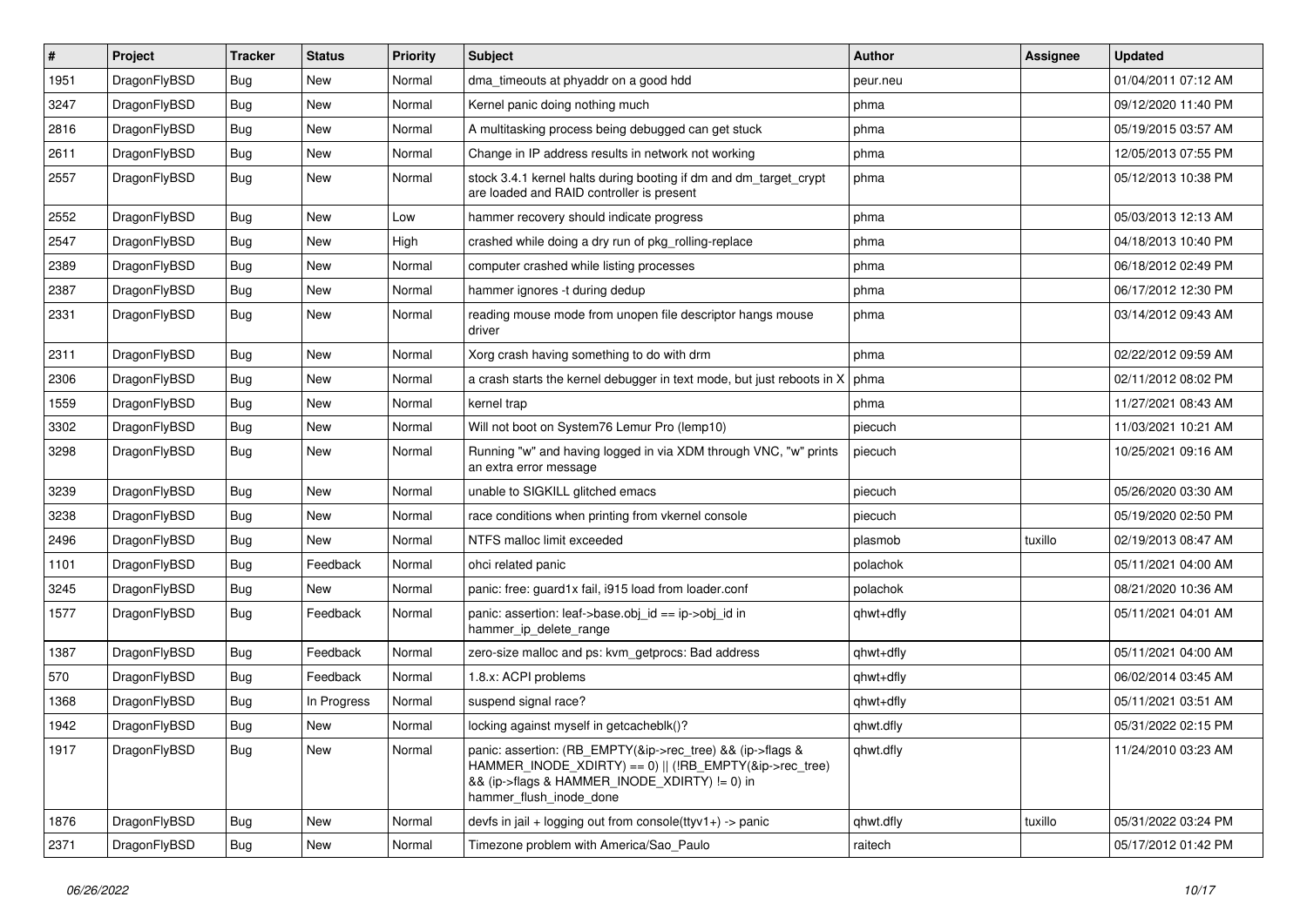| $\vert$ # | Project      | <b>Tracker</b> | <b>Status</b> | <b>Priority</b> | <b>Subject</b>                                                                                                                                           | <b>Author</b> | Assignee | <b>Updated</b>      |
|-----------|--------------|----------------|---------------|-----------------|----------------------------------------------------------------------------------------------------------------------------------------------------------|---------------|----------|---------------------|
| 1560      | DragonFlyBSD | Bug            | Feedback      | Normal          | Unable to modify partition table on ThinkPad T61p during install                                                                                         | rehsack       |          | 01/15/2015 08:57 AM |
| 3313      | DragonFlyBSD | Bug            | New           | Normal          | Can't boot from my live USB at all. The kernel loading process<br>hangs.                                                                                 | rempas        |          | 06/03/2022 12:16 AM |
| 2822      | DragonFlyBSD | <b>Bug</b>     | <b>New</b>    | Normal          | USB 3.0 stick throws "reading primary partition table: error<br>accessing offset 000[] for 152" error, while the stick works on any<br>other OS I tested | revuwa        | profmakx | 06/29/2015 05:56 AM |
| 2675      | DragonFlyBSD | Bug            | New           | Low             | Ultimate N WiFi Link 5300 get iwn intr: fatal firmware error on 5GHz                                                                                     | revuwa        |          | 05/11/2021 04:07 AM |
| 1836      | DragonFlyBSD | Bug            | New           | Normal          | Incorrect TCP checksum show up in tcpdump                                                                                                                | robgar1       |          | 05/15/2022 11:22 AM |
| 2430      | DragonFlyBSD | Bug            | New           | Normal          | Alternate Password Hash method                                                                                                                           | robin.carey1  |          | 10/07/2012 06:28 AM |
| 2138      | DragonFlyBSD | Bug            | New           | Normal          | > 100% CPU usage                                                                                                                                         | robin.carey1  |          | 09/26/2011 12:20 PM |
| 600       | DragonFlyBSD | <b>Bug</b>     | <b>New</b>    | Low             | /sys/libkern/karc4random                                                                                                                                 | robin_carey5  | profmakx | 01/19/2015 03:07 AM |
| 2626      | DragonFlyBSD | Bug            | <b>New</b>    | Normal          | iwn driver drops with error: "firmware error 'iwn intr: fatal firmware<br>error"                                                                         | rodyaj        |          | 01/09/2014 05:50 AM |
| 2738      | DragonFlyBSD | <b>Bug</b>     | <b>New</b>    | Normal          | Hammer: Strange behavior when trying to recover old version of<br>moved file                                                                             | roland        |          | 11/20/2014 08:02 AM |
| 3141      | DragonFlyBSD | Bug            | New           | Normal          | dhclient blocks boot process                                                                                                                             | rowo          |          | 12/16/2018 11:01 AM |
| 2887      | DragonFlyBSD | Bug            | New           | Low             | Missing extattr namespace to string and<br>extattr string to namespace functions                                                                         | rubenk        |          | 02/06/2016 05:09 AM |
| 1580      | DragonFlyBSD | <b>Bug</b>     | Feedback      | Normal          | Panic (Fatal trap 12: page fault while in kernel mode) while playing<br>with pf and netif names                                                          | rumcic        |          | 12/21/2018 01:21 AM |
| 1489      | DragonFlyBSD | <b>Bug</b>     | Feedback      | Normal          | panic: ufs dirbad: bad dir                                                                                                                               | rumcic        |          | 03/10/2013 04:34 AM |
| 1250      | DragonFlyBSD | <b>Bug</b>     | Feedback      | Normal          | Panic upon plugging an USB flash drive into the machine                                                                                                  | rumcic        |          | 03/10/2013 05:17 AM |
| 1249      | DragonFlyBSD | <b>Bug</b>     | Feedback      | Normal          | panic: ffs vfree: freeing free inode                                                                                                                     | rumcic        |          | 03/10/2013 05:13 AM |
| 1218      | DragonFlyBSD | <b>Bug</b>     | In Progress   | Normal          | panic: assertion: $error == 0$ in hammer start transaction                                                                                               | rumcic        |          | 05/11/2021 04:00 AM |
| 998       | DragonFlyBSD | Bug            | In Progress   | Normal          | Unconfiguring a vn while it is mounted                                                                                                                   | rumcic        | tuxillo  | 05/11/2021 04:00 AM |
| 2423      | DragonFlyBSD | <b>Bug</b>     | <b>New</b>    | Urgent          | After multiple panics/locks, hitting KKASSERT in<br>hammer init cursor                                                                                   | rumcic        |          | 09/18/2012 02:28 AM |
| 2080      | DragonFlyBSD | Bug            | New           | Normal          | panic: lockmgr thrd sleep: called from interrupt, ipi, or hard code<br>section                                                                           | rumcic        |          | 05/30/2011 05:06 PM |
| 2072      | DragonFlyBSD | <b>Bug</b>     | New           | Normal          | Fatal trap 12: stopped at lwkt_send_ipiq3                                                                                                                | rumcic        |          | 05/17/2011 04:12 AM |
| 1975      | DragonFlyBSD | <b>Bug</b>     | New           | Normal          | Applications seg fault in select() and poll()                                                                                                            | rumcic        |          | 05/31/2022 02:58 PM |
| 1874      | DragonFlyBSD | <b>Bug</b>     | New           | Normal          | mpd listening on all IPs, accepting only on one                                                                                                          | rumcic        |          | 05/08/2011 01:01 PM |
| 1873      | DragonFlyBSD | <b>Bug</b>     | <b>New</b>    | Normal          | Panic upon usb mouse detach and reattaching                                                                                                              | rumcic        |          | 02/01/2011 09:53 AM |
| 2316      | DragonFlyBSD | Bug            | <b>New</b>    | Normal          | Ungraceful invalid password handling for adding a new user in the<br>installer                                                                           | rune          |          | 04/27/2012 11:23 PM |
| 2549      | DragonFlyBSD | Bug            | In Progress   | Normal          | netgraph7: Kernel page fault.                                                                                                                            | russiane39    | nant     | 05/10/2013 11:20 PM |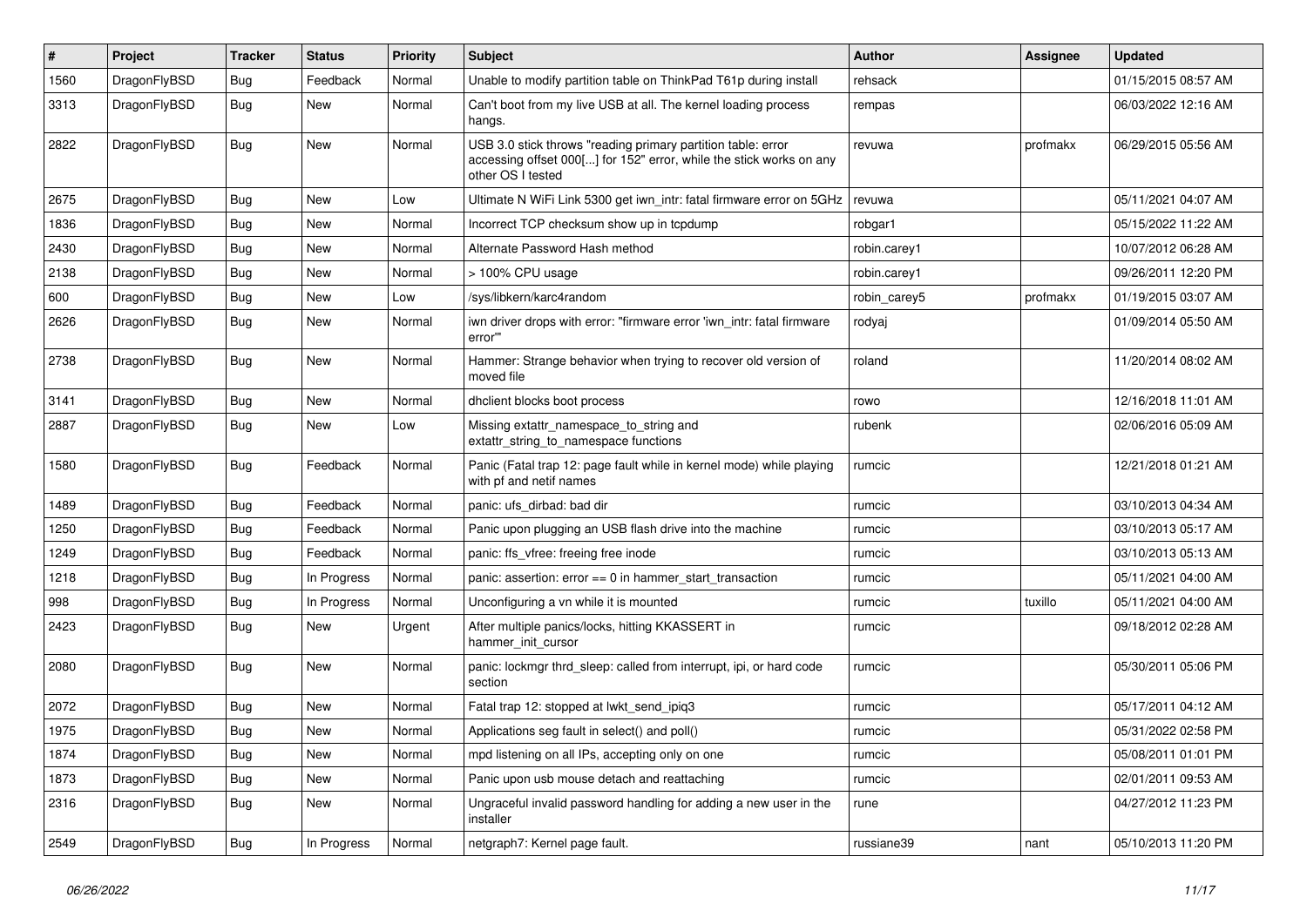| $\sharp$ | Project      | <b>Tracker</b> | <b>Status</b> | <b>Priority</b> | Subject                                                                              | <b>Author</b> | Assignee | <b>Updated</b>      |
|----------|--------------|----------------|---------------|-----------------|--------------------------------------------------------------------------------------|---------------|----------|---------------------|
| 3047     | DragonFlyBSD | <b>Bug</b>     | New           | Normal          | <b>HAMMER</b> critical write error                                                   | samuel        |          | 06/19/2019 09:50 AM |
| 2123     | DragonFlyBSD | Bug            | New           | Normal          | hammer is losing files                                                               | schmir        |          | 08/30/2011 07:56 PM |
| 2100     | DragonFlyBSD | <b>Bug</b>     | Feedback      | Normal          | devfs related panic                                                                  | sepherosa     | alexh    | 07/10/2011 02:29 PM |
| 2042     | DragonFlyBSD | <b>Bug</b>     | New           | Normal          | kernel panic, when run boot0cfg                                                      | sepherosa     |          | 05/31/2022 03:01 PM |
| 1944     | DragonFlyBSD | <b>Bug</b>     | <b>New</b>    | Normal          | panic: backing object 0xdea7b258 was somehow re-referenced<br>during collapse!       | sepherosa     |          | 12/27/2010 02:06 AM |
| 2924     | DragonFlyBSD | <b>Bug</b>     | New           | Normal          | cat -v fails to tag characters in extended table with M- prefix with<br>some locales | sevan         |          | 07/11/2016 07:18 AM |
| 2396     | DragonFlyBSD | <b>Bug</b>     | Feedback      | High            | Latest 3.1 development version core dumps while destroying master<br><b>PFS</b>      | sgeorge       |          | 01/23/2013 04:10 PM |
| 2347     | DragonFlyBSD | <b>Bug</b>     | Feedback      | High            | Hammer PFSes destroy does not give back full space allocated to<br><b>PFS</b>        | sgeorge       |          | 07/19/2012 01:11 AM |
| 2124     | DragonFlyBSD | <b>Bug</b>     | New           | Normal          | getty repeating too quickly on port /dev/ttyv0                                       | sgeorge.ml    |          | 09/01/2011 04:28 AM |
| 2891     | DragonFlyBSD | <b>Bug</b>     | New           | Normal          | Kernel panic in IEEE802.11 related code                                              | shamaz        |          | 05/29/2016 05:49 PM |
| 2863     | DragonFlyBSD | <b>Bug</b>     | New           | Normal          | HAMMER synch tid is zero                                                             | shamaz        |          | 12/12/2015 11:24 PM |
| 2820     | DragonFlyBSD | <b>Bug</b>     | New           | Normal          | TP-Link USB Wi-Fi adapter cannot be reattached to the system                         | shamaz        |          | 05/22/2015 09:45 PM |
| 1961     | DragonFlyBSD | <b>Bug</b>     | <b>New</b>    | Normal          | Can't create dump from DDB                                                           | shamaz        |          | 01/29/2011 09:02 PM |
| 1935     | DragonFlyBSD | <b>Bug</b>     | New           | Normal          | mouse does not work after switching between x and console                            | shamaz        |          | 12/13/2010 10:06 AM |
| 1884     | DragonFlyBSD | <b>Bug</b>     | <b>New</b>    | Normal          | System completely freezes while listening music (devbuf: malloc<br>limit exceeded)   | shamaz        |          | 01/24/2011 05:00 PM |
| 1302     | DragonFlyBSD | Bug            | In Progress   | Normal          | Checkpoint regression?                                                               | sjg           | sjg      | 07/10/2013 05:22 PM |
| 2141     | DragonFlyBSD | <b>Bug</b>     | <b>New</b>    | Urgent          | loader and/or documentation broken                                                   | sjg           |          | 01/20/2012 10:51 AM |
| 2061     | DragonFlyBSD | <b>Bug</b>     | <b>New</b>    | Normal          | USB keyboard boot panic                                                              | sjg           |          | 05/04/2012 12:20 AM |
| 1786     | DragonFlyBSD | <b>Bug</b>     | New           | Normal          | Calling NULL function pointer initiates panic loop                                   | sjg           |          | 10/11/2010 05:28 PM |
| 1964     | DragonFlyBSD | <b>Bug</b>     | <b>New</b>    | Normal          | iwn (panic assertion : wlan_assert_serialized)                                       | sjmm.ptr      | josepht  | 02/01/2011 12:57 PM |
| 2936     | DragonFlyBSD | <b>Bug</b>     | <b>New</b>    | Normal          | loader.efi crashes while loading kernel                                              | spaceille     |          | 08/20/2016 06:17 AM |
| 2587     | DragonFlyBSD | <b>Bug</b>     | New           | Normal          | SATA DVD writer not detected by DragonFly                                            | srussell      |          | 09/04/2020 08:55 AM |
| 2586     | DragonFlyBSD | <b>Bug</b>     | New           | Normal          | pf: "modulate" state seems problematic                                               | srussell      |          | 09/25/2013 07:36 PM |
| 2077     | DragonFlyBSD | <b>Bug</b>     | New           | Normal          | USB devices conflicting                                                              | srussell      |          | 05/17/2011 05:12 PM |
| 3129     | DragonFlyBSD | <b>Bug</b>     | New           | High            | Kernel panic with 5.2.0 on A2SDi-4C-HLN4F                                            | stateless     |          | 04/24/2018 12:50 AM |
| 2055     | DragonFlyBSD | <b>Bug</b>     | <b>New</b>    | Normal          | $ssh + IPV6 + bridge \Rightarrow$ connection freezes                                 | steve         |          | 04/24/2011 07:13 PM |
| 2004     | DragonFlyBSD | <b>Bug</b>     | New           | Normal          | LWKT_WAIT_IPIQ panic                                                                 | steve         |          | 03/08/2011 05:46 PM |
| 2020     | DragonFlyBSD | <b>Bug</b>     | New           | Low             | Port brcm80211 driver from Linux to DragonFly BSD                                    | studer        |          | 03/05/2011 10:54 PM |
| 2082     | DragonFlyBSD | <b>Bug</b>     | New           | Normal          | dfbsd 2.10.1 amd64 - mc port build error with 'bmake bin-install'                    | sun-doctor    |          | 05/25/2011 07:18 PM |
| 243      | DragonFlyBSD | <b>Bug</b>     | Feedback      | Normal          | weird behavior in the shell                                                          | swildner      |          | 05/31/2022 02:51 PM |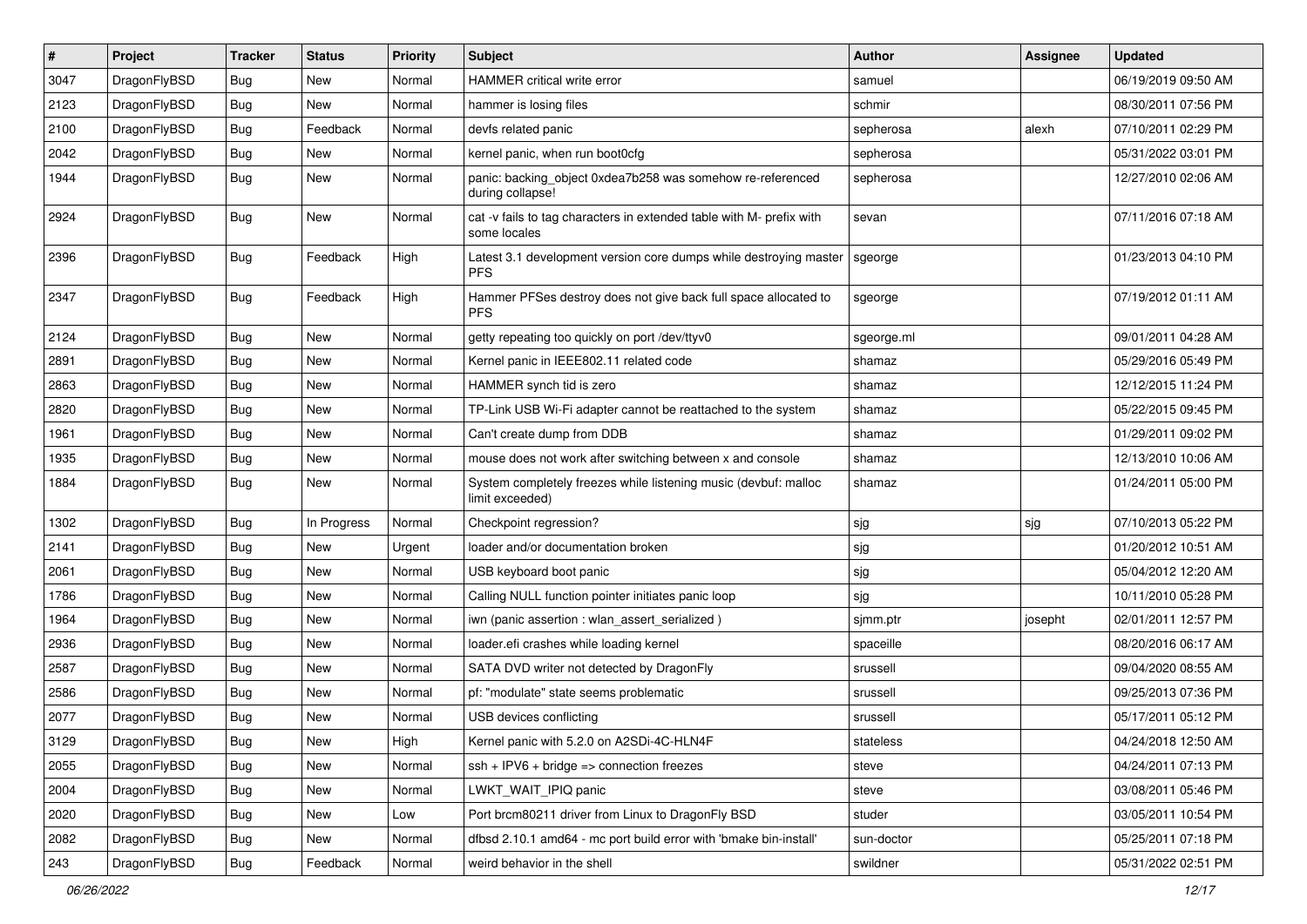| #    | Project      | <b>Tracker</b> | <b>Status</b> | <b>Priority</b> | Subject                                                                                                  | Author            | Assignee | <b>Updated</b>      |
|------|--------------|----------------|---------------|-----------------|----------------------------------------------------------------------------------------------------------|-------------------|----------|---------------------|
| 2509 | DragonFlyBSD | Bug            | <b>New</b>    | Normal          | Redefinition of DIRBLKSIZ in restore(8)                                                                  | swildner          |          | 06/04/2022 04:40 AM |
| 1913 | DragonFlyBSD | <b>Bug</b>     | New           | Normal          | panic: assertion: ip->flush_state != HAMMER_FST_FLUSH in<br>hammer flush inode core                      | swildner          |          | 11/20/2010 05:27 PM |
| 1907 | DragonFlyBSD | Bug            | New           | Normal          | Hammer crash in hammer_flusher_flush()                                                                   | swildner          |          | 11/11/2010 05:07 AM |
| 3205 | DragonFlyBSD | Bug            | Feedback      | High            | Go compiler net test failing                                                                             | t dfbsd           | tuxillo  | 05/10/2021 02:45 AM |
| 3217 | DragonFlyBSD | Bug            | New           | Normal          | rescue tools: make install fails if rescue folder doesn't exist                                          | t dfbsd           |          | 11/27/2019 08:16 PM |
| 2915 | DragonFlyBSD | Bug            | New           | High            | Hammer mirror-copy problem                                                                               | t_dfbsd           |          | 08/25/2016 05:28 AM |
| 3036 | DragonFlyBSD | Bug            | New           | Normal          | panic in icmp redirect start() ASSERT IN NETISR(0)                                                       | tautolog          |          | 05/11/2017 07:27 PM |
| 3113 | DragonFlyBSD | <b>Bug</b>     | In Progress   | Urgent          | Booting vKernel fails due being out of swap space                                                        | tcullen           |          | 05/11/2021 04:14 AM |
| 1127 | DragonFlyBSD | Bug            | Feedback      | Low             | cdrom drive not detected                                                                                 | tgr               | corecode | 01/15/2015 08:55 AM |
| 285  | DragonFlyBSD | Bug            | Feedback      | Low             | interrupt latency with re without ip address configured                                                  | thomas.nikolajsen |          | 02/20/2014 10:30 AM |
| 2296 | DragonFlyBSD | Bug            | In Progress   | High            | panic: assertion "m->wire_count > 0" failed                                                              | thomas.nikolajsen |          | 08/30/2012 06:09 AM |
| 2609 | DragonFlyBSD | Bug            | <b>New</b>    | Normal          | master: panic: assertion<br>"LWKT_TOKEN_HELD_ANY(vm_object_token(object))" failed in<br>swp_pager_lookup | thomas.nikolajsen |          | 11/28/2013 11:36 AM |
| 2436 | DragonFlyBSD | Bug            | <b>New</b>    | Normal          | panic: assertion "lp->lwp_qcpu == dd->cpuid" failed in<br>dfly_acquire_curproc                           | thomas.nikolajsen |          | 01/23/2013 11:07 AM |
| 1984 | DragonFlyBSD | <b>Bug</b>     | New           | Normal          | hammer mount fails after crash - HAMMER: FIFO record bad head<br>signature                               | thomas.nikolajsen |          | 03/08/2011 06:57 PM |
| 2459 | DragonFlyBSD | <b>Bug</b>     | Feedback      | Normal          | apic problems with HP Probook 4510s                                                                      | thowe             |          | 11/27/2021 08:22 AM |
| 3269 | DragonFlyBSD | Bug            | In Progress   | Normal          | Is double-buffer'd buf still required by HAMMER2 ?                                                       | tkusumi           |          | 05/12/2021 04:09 PM |
| 3316 | DragonFlyBSD | Bug            | <b>New</b>    | Normal          | hammer2 dirent create() allows creating >1 dirents with the same<br>name                                 | tkusumi           |          | 06/05/2022 12:35 PM |
| 3266 | DragonFlyBSD | Bug            | <b>New</b>    | High            | Filesystems broken due to "KKASSERT(count &<br>TOK_COUNTMASK);"                                          | tkusumi           |          | 03/15/2021 01:21 PM |
| 3249 | DragonFlyBSD | Bug            | <b>New</b>    | Normal          | HAMMER2 fsync(2) not working properly                                                                    | tkusumi           |          | 09/21/2020 07:07 AM |
| 3246 | DragonFlyBSD | Bug            | <b>New</b>    | Normal          | HAMMER2 unable to handle ENOSPC properly                                                                 | tkusumi           |          | 09/04/2020 11:11 AM |
| 3184 | DragonFlyBSD | Bug            | New           | Normal          | tsleep(9) return value when PCATCH specified                                                             | tkusumi           |          | 04/03/2019 06:49 AM |
| 2857 | DragonFlyBSD | Bug            | New           | Normal          | hammer stalls via bitcoin-gt                                                                             | tkusumi           |          | 11/30/2015 06:52 AM |
| 2812 | DragonFlyBSD | Bug            | <b>New</b>    | Normal          | Panic on Intel DE3815TYKHE                                                                               | tmorp             |          | 05/14/2015 03:14 PM |
| 2931 | DragonFlyBSD | <b>Bug</b>     | New           | Low             | 'gdb' of 'vkernel' unable to print backtrace                                                             | tofergus          |          | 07/26/2016 01:51 PM |
| 2930 | DragonFlyBSD | Bug            | New           | High            | 'obicache' causes panic during 'nfs readdir'                                                             | tofergus          |          | 07/26/2016 01:09 PM |
| 2473 | DragonFlyBSD | Bug            | New           | Normal          | Kernel crash when trying to up the wpi0 device (Dfly<br>v3.3.0.758.g47388-DEVELOPMENT)                   | tomaz             |          | 02/24/2014 08:50 AM |
| 1579 | DragonFlyBSD | <b>Bug</b>     | Feedback      | Normal          | dfly 2.4.1 does not like HP DL360G4p and Smart Array 6400 with<br>MSA20                                  | tomaz.borstnar    | tuxillo  | 06/02/2014 02:44 PM |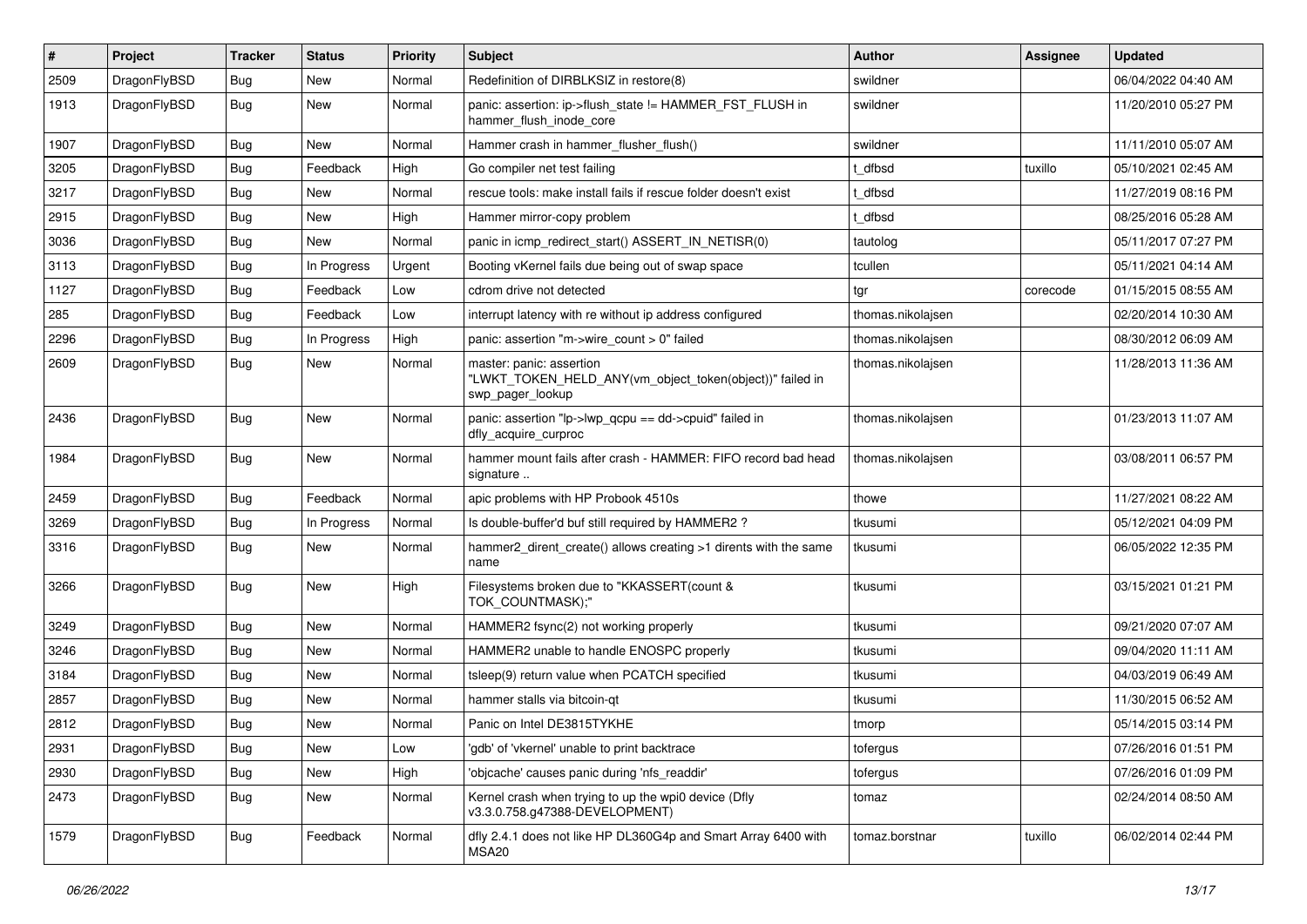| $\overline{\boldsymbol{H}}$ | Project      | <b>Tracker</b> | <b>Status</b> | <b>Priority</b> | <b>Subject</b>                                                                                            | <b>Author</b>  | <b>Assignee</b> | <b>Updated</b>      |
|-----------------------------|--------------|----------------|---------------|-----------------|-----------------------------------------------------------------------------------------------------------|----------------|-----------------|---------------------|
| 1282                        | DragonFlyBSD | <b>Bug</b>     | Feedback      | Normal          | panic (trap 12) when booting SMP kernel on Atom 330 (dual core)                                           | tomaz.borstnar |                 | 05/11/2021 04:00 AM |
| 3252                        | DragonFlyBSD | Bug            | <b>New</b>    | Normal          | tcsetattr/tcgetattr set errno incorrectly on non-TTY                                                      | tonyc          |                 | 10/26/2020 09:34 PM |
| 806                         | DragonFlyBSD | Bug            | Feedback      | Normal          | boot error on MacBook                                                                                     | tralamazza     |                 | 06/04/2022 05:28 AM |
| 3231                        | DragonFlyBSD | <b>Bug</b>     | <b>New</b>    | Normal          | wifi drops on 5.8                                                                                         | tse            |                 | 04/06/2020 05:08 AM |
| 3225                        | DragonFlyBSD | <b>Bug</b>     | <b>New</b>    | Normal          | nfsd freeze when using gemu                                                                               | tse            |                 | 03/17/2020 11:52 AM |
| 3208                        | DragonFlyBSD | <b>Bug</b>     | <b>New</b>    | Normal          | Crash related to nfsd                                                                                     | tse            |                 | 06/11/2020 05:52 AM |
| 3199                        | DragonFlyBSD | Bug            | New           | Normal          | PFS label not found panic                                                                                 | tse            |                 | 08/21/2019 03:51 AM |
| 3197                        | DragonFlyBSD | Bug            | New           | Normal          | DragonFly upgrades                                                                                        | tse            |                 | 04/18/2020 04:18 PM |
| 3170                        | DragonFlyBSD | Bug            | New           | Normal          | repeatable nfsd crash                                                                                     | tse            |                 | 06/11/2020 05:52 AM |
| 2140                        | DragonFlyBSD | <b>Bug</b>     | <b>New</b>    | High            | hammer_io_delallocate panic with 'duplicate entry' message                                                | ttw            |                 | 10/07/2011 12:22 PM |
| 2638                        | DragonFlyBSD | Bug            | Feedback      | High            | Fix machdep.pmap_mmu_optimize                                                                             | tuxillo        |                 | 05/11/2021 04:07 AM |
| 2636                        | DragonFlyBSD | Bug            | Feedback      | Low             | Add -x flag to iostat (a la solaris)                                                                      | tuxillo        |                 | 05/11/2021 04:07 AM |
| 2556                        | DragonFlyBSD | <b>Bug</b>     | Feedback      | Normal          | DragonFly v3.5.0.81.gd3479 - Process signal weirdness                                                     | tuxillo        |                 | 12/17/2013 03:48 PM |
| 1332                        | DragonFlyBSD | Bug            | Feedback      | Normal          | DFBSD 2.2 - Booting usbcdrom/usbsticks on thinkpad hangs on<br>"BTX Halted"                               | tuxillo        |                 | 05/11/2021 04:00 AM |
| 3295                        | DragonFlyBSD | Bug            | In Progress   | Normal          | Adapt devel/libvirt for nvmm                                                                              | tuxillo        | tuxillo         | 11/03/2021 04:56 PM |
| 2631                        | DragonFlyBSD | <b>Bug</b>     | In Progress   | Low             | Verify library versioning current with full package build and switch it<br>on (after publishing packages) | tuxillo        |                 | 05/11/2021 04:06 AM |
| 2358                        | DragonFlyBSD | Bug            | In Progress   | Normal          | DFBSD v3.0.2.32.g928ca - panic: hammer: insufficient undo FIFO<br>space!                                  | tuxillo        | tuxillo         | 05/10/2021 02:50 AM |
| 2351                        | DragonFlyBSD | <b>Bug</b>     | In Progress   | Normal          | DFBSD v3.1.0.579.g44ccf - Stuck during startup, random freezes                                            | tuxillo        |                 | 04/24/2012 08:21 AM |
| 2345                        | DragonFlyBSD | Bug            | In Progress   | Normal          | DFBSD v3.1.0.457.gd679f - NFS panic on diskless station                                                   | tuxillo        |                 | 04/07/2012 05:22 PM |
| 2282                        | DragonFlyBSD | Bug            | In Progress   | Normal          | gdb segfaults with certain corefiles                                                                      | tuxillo        |                 | 01/18/2012 04:40 PM |
| 1819                        | DragonFlyBSD | Bug            | In Progress   | Low             | truss - Major revamping task list                                                                         | tuxillo        | tuxillo         | 11/27/2021 08:45 AM |
| 3314                        | DragonFlyBSD | Bug            | <b>New</b>    | Normal          | Bring virtio console(4) from FreeBSD                                                                      | tuxillo        | tuxillo         | 05/29/2022 08:24 AM |
| 3196                        | DragonFlyBSD | Bug            | <b>New</b>    | Normal          | test issue after redmine upgrade (2)                                                                      | tuxillo        |                 | 07/05/2019 04:33 AM |
| 3157                        | DragonFlyBSD | Bug            | <b>New</b>    | Normal          | TP-Link UE300 not working in 5.2-RELEASE                                                                  | tuxillo        |                 | 11/15/2018 02:08 PM |
| 2647                        | DragonFlyBSD | Bug            | <b>New</b>    | Normal          | HAMMER panic on 3.6.0                                                                                     | tuxillo        |                 | 05/11/2021 03:54 AM |
| 2641                        | DragonFlyBSD | Bug            | New           | Normal          | Panic when loading natapci as module                                                                      | tuxillo        |                 | 05/11/2021 03:54 AM |
| 2630                        | DragonFlyBSD | Bug            | New           | Normal          | Bring in latest iconv fixes from FreeBSD10 as well as csmapper<br>updates                                 | tuxillo        |                 | 05/11/2021 03:54 AM |
| 2629                        | DragonFlyBSD | Bug            | New           | Normal          | Replace gcc44 with llvm34, clang34, and libc++                                                            | tuxillo        |                 | 06/02/2014 02:30 PM |
| 2498                        | DragonFlyBSD | Bug            | <b>New</b>    | Normal          | DFBSD v3.2.2-RELEASE - LIST_FIRST(&bp->b_dep) == NULL"<br>failed in vfs_vmio_release                      | tuxillo        |                 | 05/31/2022 04:09 PM |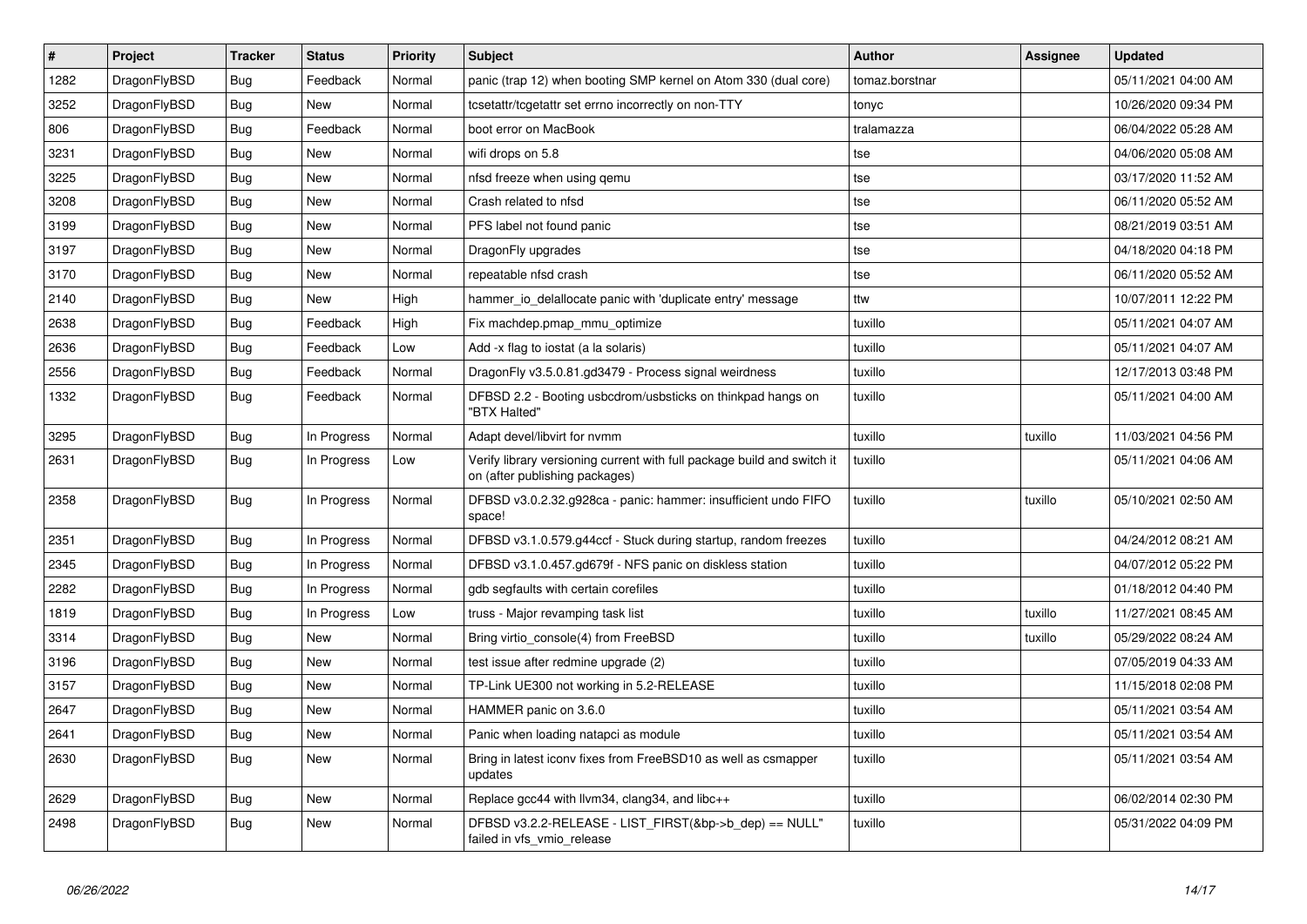| #    | Project      | <b>Tracker</b> | <b>Status</b> | <b>Priority</b> | Subject                                                                                                        | Author    | <b>Assignee</b> | <b>Updated</b>      |
|------|--------------|----------------|---------------|-----------------|----------------------------------------------------------------------------------------------------------------|-----------|-----------------|---------------------|
| 2495 | DragonFlyBSD | Bug            | New           | High            | DFBSD v3.3.0.960.g553fe7 - ocnt != 0" failed in<br>prop_object_release                                         | tuxillo   |                 | 05/31/2022 04:08 PM |
| 2283 | DragonFlyBSD | Bug            | <b>New</b>    | Normal          | DFBSD DragonFly v2.13.0.957.g4f459 - pmap_release: page<br>should already be gone 0xc27120bc                   | tuxillo   |                 | 01/23/2012 03:03 AM |
| 2224 | DragonFlyBSD | Bug            | <b>New</b>    | Normal          | v2.13.0.291.gaa7ec - Panic on fq while installing world                                                        | tuxillo   |                 | 11/18/2011 01:40 AM |
| 2171 | DragonFlyBSD | Bug            | New           | Normal          | DFBSD v2.13.0.151.gdc8442 - panic: assertion "(*ptep &<br>$(PG_MANAGED PG_V)) == PG_V"$                        | tuxillo   |                 | 11/04/2011 05:06 PM |
| 2166 | DragonFlyBSD | Bug            | New           | Normal          | DFBSD v2.13.0.109.g05b9d - Strange lockups                                                                     | tuxillo   |                 | 10/29/2011 11:20 AM |
| 2129 | DragonFlyBSD | <b>Bug</b>     | <b>New</b>    | Normal          | DFBSD v2.11.0.661.gf9438 i386 - panic: lockmgr thrd sleep                                                      | tuxillo   |                 | 09/05/2011 09:49 AM |
| 2084 | DragonFlyBSD | Bug            | <b>New</b>    | Normal          | DFBSD v2.11.0.242.g4d317 - panic: zone: entry not free                                                         | tuxillo   |                 | 07/03/2012 01:23 AM |
| 2078 | DragonFlyBSD | <b>Bug</b>     | New           | Normal          | DFBSD i386 v2.11.0.201.g3ed2f - Panic during installworld into a<br>vn0 device                                 | tuxillo   |                 | 05/19/2011 07:50 PM |
| 1959 | DragonFlyBSD | Bug            | <b>New</b>    | Normal          | DFBSD v2.9.1.422.gc98f2 - Panic during boot - IPv6 and PF                                                      | tuxillo   |                 | 01/13/2011 03:37 AM |
| 1867 | DragonFlyBSD | <b>Bug</b>     | New           | Normal          | it(4) motherboard and fan problems                                                                             | tuxillo   |                 | 07/08/2011 10:48 AM |
| 2828 | DragonFlyBSD | <b>Bug</b>     | New           | High            | On AMD APUs and Bulldozer CPUs, the machdep.cpu_idle_hlt<br>sysctl should be 3 by default                      | vadaszi   | vadaszi         | 05/11/2021 04:07 AM |
| 293  | DragonFlyBSD | Bug            | Feedback      | Low             | Various updates to the handbook                                                                                | victor    | victor          | 03/10/2013 04:46 AM |
| 2081 | DragonFlyBSD | Bug            | Feedback      | Normal          | Panic on device "detach" / "failure"                                                                           | vsrinivas |                 | 02/29/2012 07:11 AM |
| 2360 | DragonFlyBSD | <b>Bug</b>     | In Progress   | Normal          | Wishlist: virtio driver import                                                                                 | vsrinivas |                 | 06/04/2022 04:16 AM |
| 1749 | DragonFlyBSD | Bug            | In Progress   | Normal          | HAMMER fsstress panic in hammer_flush_inode_core<br>'ip->flush_state != HAMMER_FST_FLUSH'                      | vsrinivas |                 | 05/11/2021 04:06 AM |
| 1744 | DragonFlyBSD | Bug            | In Progress   | Normal          | HAMMER fsstress panic in hammer setup child callback                                                           | vsrinivas |                 | 05/11/2021 04:05 AM |
| 1661 | DragonFlyBSD | <b>Bug</b>     | In Progress   | Normal          | panic on password entry mount smb filesystem                                                                   | vsrinivas |                 | 11/27/2021 08:29 AM |
| 2490 | DragonFlyBSD | <b>Bug</b>     | <b>New</b>    | Normal          | nmalloc should color addresses to avoid cache bank conflictsw                                                  | vsrinivas |                 | 06/10/2014 05:51 AM |
| 2489 | DragonFlyBSD | <b>Bug</b>     | New           | Normal          | nmalloc doesn't cache VA for allocations > 8KB                                                                 | vsrinivas |                 | 06/10/2014 05:51 AM |
| 2154 | DragonFlyBSD | Bug            | <b>New</b>    | Normal          | vkernel copyout() doesn't return EFAULT on error                                                               | vsrinivas |                 | 10/20/2011 03:53 AM |
| 2136 | DragonFlyBSD | <b>Bug</b>     | New           | Normal          | socketpair() doesn't free file descriptors on copyout failure                                                  | vsrinivas |                 | 04/05/2013 09:13 AM |
| 2113 | DragonFlyBSD | <b>Bug</b>     | <b>New</b>    | Normal          | nmalloc threaded program fork leak                                                                             | vsrinivas | vsrinivas       | 08/11/2011 07:25 PM |
| 2085 | DragonFlyBSD | <b>Bug</b>     | New           | Normal          | panic: assertion: (m->flags & PG_MAPPED) == 0 in<br>vm_page_free_toq                                           | vsrinivas |                 | 06/10/2011 07:48 AM |
| 2071 | DragonFlyBSD | <b>Bug</b>     | New           | High            | Panic on assertion: $(int)(fig->seq - seq) > 0$ in hammer_flusher_flush $\vert$ vsrinivas<br>after inode error |           |                 | 06/12/2011 07:59 AM |
| 1861 | DragonFlyBSD | <b>Bug</b>     | New           | Normal          | panic via kprintf (lockmgr called in a hard section)                                                           | vsrinivas |                 | 10/11/2010 12:56 AM |
| 1185 | DragonFlyBSD | Bug            | New           | High            | need a tool to merge changes into /etc                                                                         | wa1ter    |                 | 02/18/2014 06:02 AM |
| 3124 | DragonFlyBSD | Bug            | New           | High            | DragonFlyBSD 5.0.2 with Hammer2 with UEFI install doesn't boot                                                 | wiesl     |                 | 06/18/2019 05:07 AM |
| 2886 | DragonFlyBSD | <b>Bug</b>     | New           | Normal          | dragonfly mail agent: sending a testmail causes high system load                                               | worf      |                 | 02/05/2016 05:53 AM |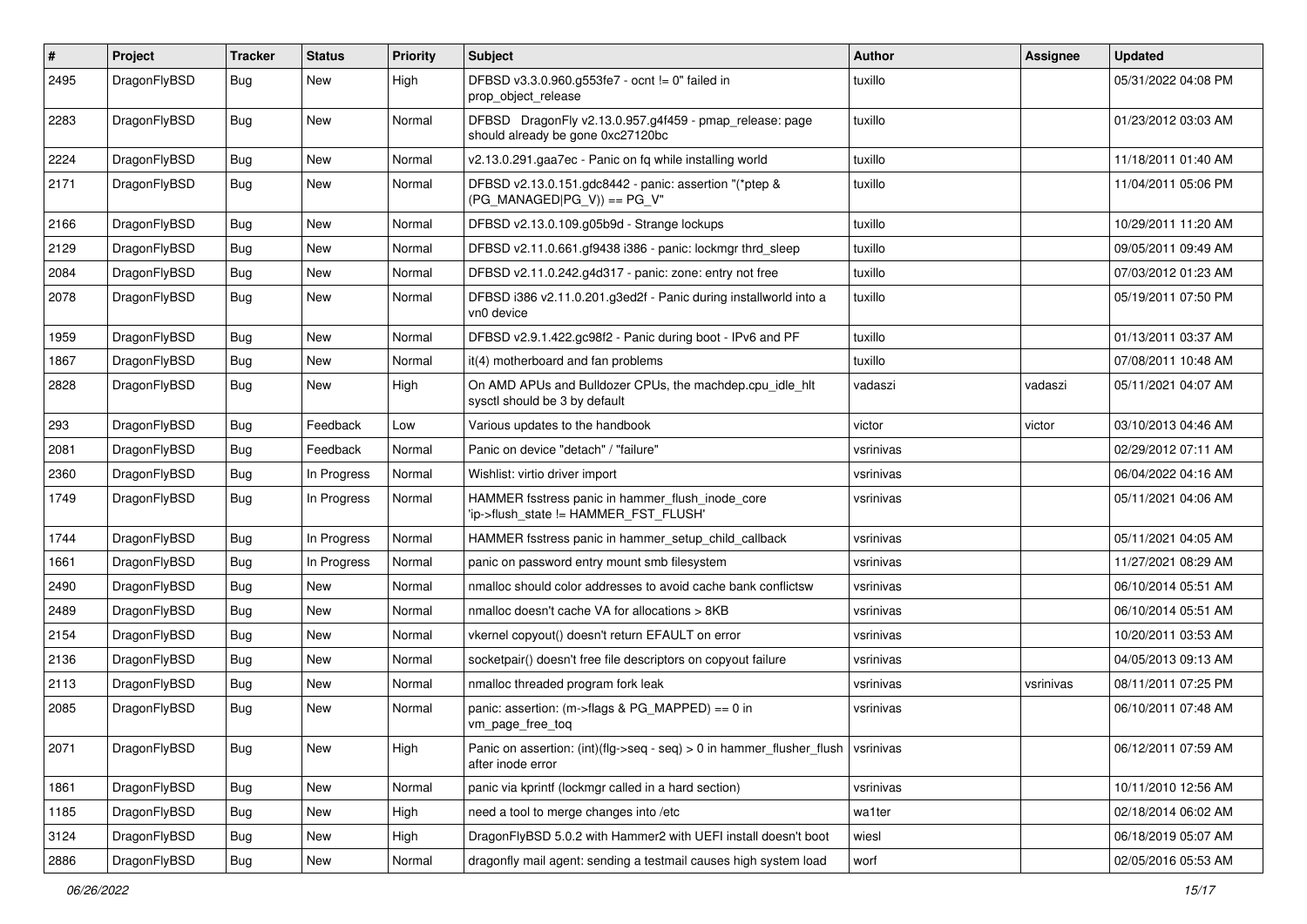| #    | Project      | <b>Tracker</b> | <b>Status</b> | <b>Priority</b> | Subject                                                                                    | Author           | Assignee | <b>Updated</b>      |
|------|--------------|----------------|---------------|-----------------|--------------------------------------------------------------------------------------------|------------------|----------|---------------------|
| 2252 | DragonFlyBSD | Bug            | New           | Low             | snd hda not useable if loaded via /boot/loader.conf                                        | xbit             | swildner | 12/14/2011 12:23 AM |
| 2287 | DragonFlyBSD | Bug            | New           | Normal          | HAMMER(ROOT) Illegal UNDO TAIL signature at<br>300000001967c000                            | y0n3t4n1         |          | 11/07/2018 01:22 AM |
| 2797 | DragonFlyBSD | Bug            | In Progress   | Low             | vkernels with & without machdep.pmap_mmu_optimize                                          | yellowrabbit2010 |          | 11/27/2021 08:06 AM |
| 2840 | DragonFlyBSD | Bug            | <b>New</b>    | Normal          | wrong voltage is reported                                                                  | yellowrabbit2010 |          | 09/11/2015 06:09 PM |
| 604  | DragonFlyBSD | <b>Bug</b>     | In Progress   | Normal          | 1.8.1-RELEASE - clock runs fast on mainboard ASUS P5A-B                                    | yeti             |          | 05/11/2021 03:55 AM |
| 2585 | DragonFlyBSD | Bug            | New           | Normal          | Dfly 3.4.3 on ESXi 5.1, HP Smart Array P410 passthrough<br>recognised, but not functioning | yggdrasil        | swildner | 05/09/2022 08:14 AM |
| 3318 | DragonFlyBSD | Bug            | In Progress   | Normal          | Segmenation fault when a process resumed with checkpt exits                                | zabolekar        | tuxillo  | 06/18/2022 08:24 AM |
| 2324 | DragonFlyBSD | Bug            | New           | Normal          | natacotrol support > 2TB not working even after the ftigeot patch                          | zenny            |          | 03/03/2012 01:00 AM |
| 3224 | DragonFlyBSD | <b>Bug</b>     | New           | Normal          | Kernel panic when trying to ping6                                                          | zhtw             |          | 03/08/2020 08:55 AM |
| 1920 | DragonFlyBSD | <b>Bug</b>     | New           | High            | system hangs                                                                               | zhtw             |          | 11/22/2010 08:59 AM |
| 2438 | DragonFlyBSD | Submit         | Feedback      | Normal          | <b>TRIM</b> fixes                                                                          | Anonymous        | tuxillo  | 05/11/2021 03:45 AM |
| 1398 | DragonFlyBSD | Submit         | In Progress   | Normal          | hdestroy(3) restricts hash key to point to malloc'ed space                                 | Anonymous        |          | 08/20/2021 04:06 PM |
| 3041 | DragonFlyBSD | Submit         | <b>New</b>    | Normal          | firmware: Remove embedding of multiple images in one module.                               | Anonymous        |          | 12/25/2020 02:15 AM |
| 1700 | DragonFlyBSD | Submit         | In Progress   | Normal          | skip boot2 menu on <enter></enter>                                                         | Johannes.Hofmann | tuxillo  | 05/15/2022 08:35 AM |
| 3227 | DragonFlyBSD | Submit         | New           | Normal          | Add HAMMER2 instructions in the installation medium README                                 | daftaupe         |          | 03/26/2020 03:34 PM |
| 3145 | DragonFlyBSD | Submit         | In Progress   | Normal          | Update libelf to FreeBSD 12 current and build as base library usable<br>by ports           | davshao          | tuxillo  | 08/20/2021 03:58 PM |
| 3031 | DragonFlyBSD | Submit         | In Progress   | Normal          | Update drm/radeon to Linux 4.7.10 as much as possible                                      | davshao          | ftigeot  | 08/19/2021 12:33 PM |
| 2721 | DragonFlyBSD | Submit         | Feedback      | Low             | Some few zalloc calls to objcache ones replacements                                        | dclink           | tuxillo  | 05/11/2021 04:08 AM |
| 2717 | DragonFlyBSD | Submit         | Feedback      | Normal          | Out of range numeric handling                                                              | dclink           | tuxillo  | 05/11/2021 04:08 AM |
| 2790 | DragonFlyBSD | Submit         | New           | Low             | filedesc softrefs increment code factoring                                                 | dclink           |          | 02/21/2015 04:00 AM |
| 3154 | DragonFlyBSD | Submit         | New           | Normal          | Update serial handling in bootloader                                                       | ddegroot         | dillon   | 11/06/2018 11:21 PM |
| 3147 | DragonFlyBSD | Submit         | New           | Normal          | Enable headless installation                                                               | ddegroot         |          | 10/09/2018 01:25 PM |
| 3276 | DragonFlyBSD | Submit         | New           | Normal          | Add option controlling whether gpt expand expands the last partition<br>(needs testing)    | falsifian        |          | 07/10/2021 03:35 AM |
| 2122 | DragonFlyBSD | Submit         | New           | Normal          | [Review] Fixes to the VFS layer                                                            | ftigeot          |          | 05/31/2022 03:25 PM |
| 3206 | DragonFlyBSD | Submit         | New           | Normal          | update psm/kbd to FreeBSD 12.0 code                                                        | htse             |          | 10/05/2019 03:49 PM |
| 3201 | DragonFlyBSD | Submit         | New           | Normal          | Fixes make search display                                                                  | htse             |          | 08/20/2021 04:02 PM |
| 2098 | DragonFlyBSD | Submit         | New           | Normal          | [PATCH] correct ath man page example<br>(/usr/src/share/man/man4/ath.4)                    | nobody           |          | 11/15/2011 12:27 AM |
| 1192 | DragonFlyBSD | Submit         | New           | Normal          | KKASSERTs in sys/kern/uipc_{msg,socket}.c are too strict                                   | rumcic           |          | 05/11/2021 04:07 AM |
| 3160 | DragonFlyBSD | Submit         | In Progress   | Normal          | State the implementation difference in pkill/pgrep manual                                  | sevan            | tuxillo  | 06/03/2022 05:15 PM |
| 2933 | DragonFlyBSD | Submit         | New           | Normal          | Remove unix domain socket support from cat(1)                                              | sevan            |          | 08/01/2016 08:10 PM |